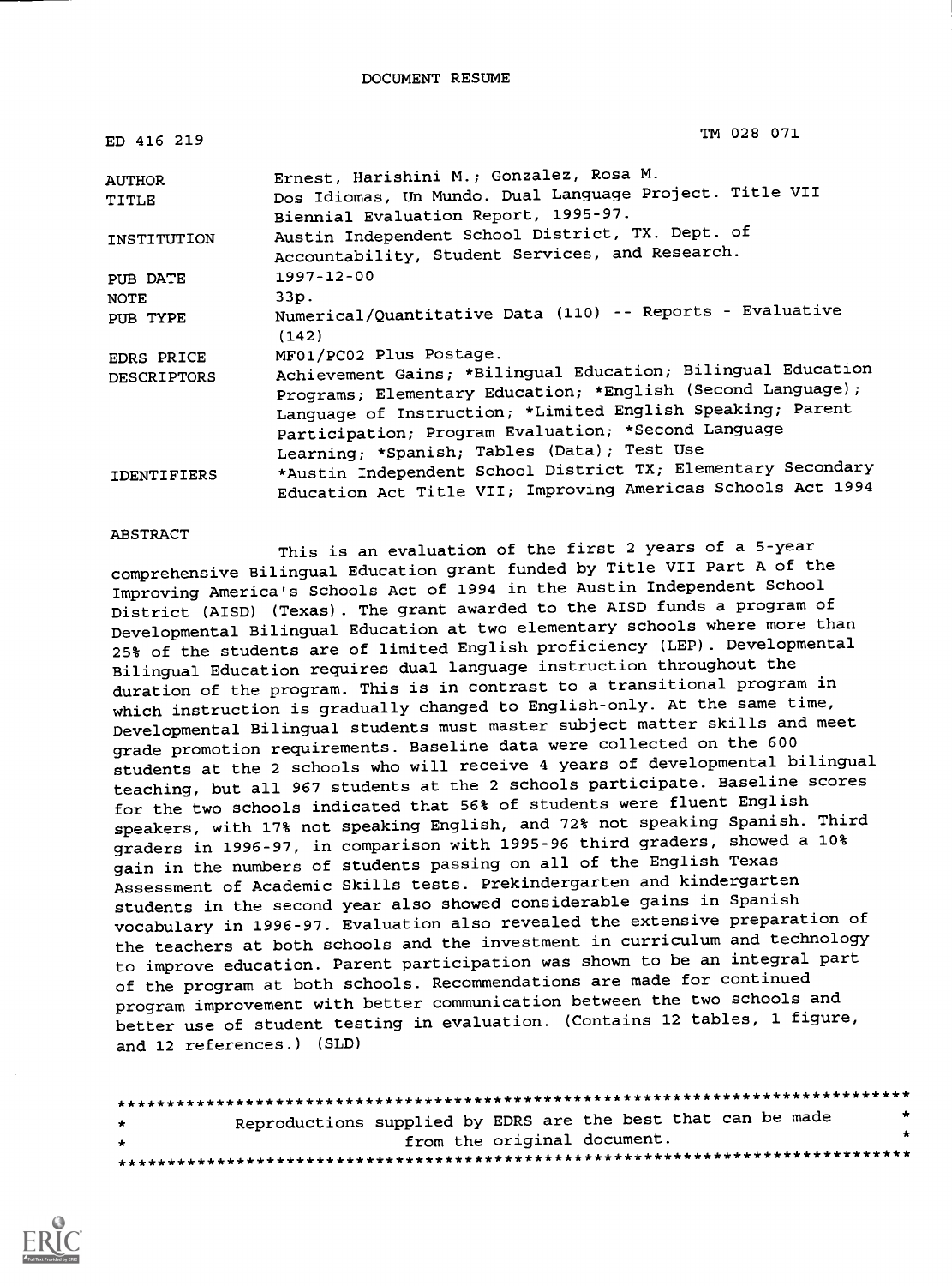

 $\ddot{\mathbf{Q}}$  $\frac{1}{2}$ 

 $\mathbb{D}$ os Idiomas, Un Mundo  $\mathbb{D}$ <sup>CENTER (ERIC)</sup> Dual Language Project

U.S. DEPARTMENT OF EDUCATION EDUCATIONAL RESOURCES INFORMATION<br>CENTER (ERIC)

- originating it. This document has been reproduced as<br>received from the person or organization
- Minor changes have been made to improve reproduction quality.

Points of view or opinions stated in this document do not necessarily represent official OERI position or policy.

# Title VII Biennial Evaluation Report,1995-97

Austin Independent School District Office of Program Evaluation Department of Accountability, Student Services, and Research



BEST COPY AVAILABLE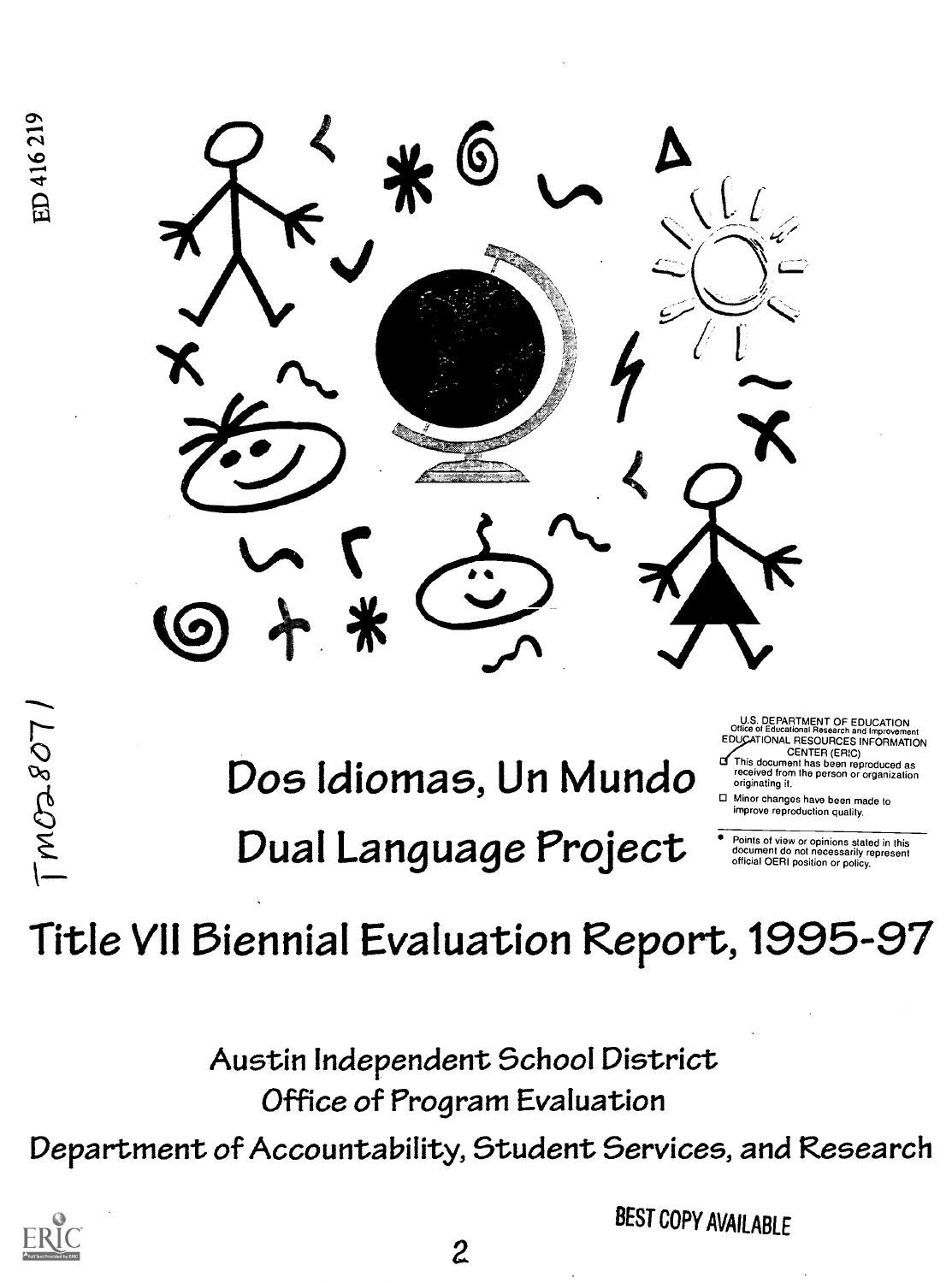## AUSTIN INDEPENDENT SCHOOL .<br>DISTRICT Denartment of Accountability, Student Services, & Research Office of Program Evaluation

#### Overview

This is an evaluation of the first two years of a five-year comprehensive Bilingual Education grant funded by Title VII Part A of Improving America's Schools Act (IASA) of 1994. The grant awarded to Austin ISD funds a program of Developmental Bilingual Education (DBE) at two elementary schools, Metz and Sánchez. A large percentage (over 25%) at both schools are limited English proficient (LEP) students.

Developmental Bilingual Education requires dual language (two-way) instruction in English and a second language, in this case, Spanish. Instruction continues in both languages throughout the duration of the program. At the same time, students must master subject matter skills and meet grade promotion requirements. While a Transitional Bilingual Education (TBE) program requires instruction in English and the non-English native language, with a gradual transition to English-only instruction.

The two AISD schools in the dual language program are schoolwide Title I programs and are actively involved in systemic reform. Sánchez practices inclusion for special education and gifted students; Metz uses a resource teacher for these same groups along with content mastery.

The main goals of the Title VII Dual Language Project (DLP) are the following:

- Develop student oral proficiencies in English and Spanish;
- Develop grade-level appropriate student literacy in English and Spanish;
- Increase student achievement  $\bullet$ levels in reading, language, and mathematics; and
- Change the attitudes toward bilingualism of the students, parents, community, and staff.

Baseline data were collected in the 1995-96 academic year on Cohort 1, the 600 DLP students at Metz and Sanchez in grades pre-K through 3 who will receive four years of dual language instruction. However, all students at Metz and Sánchez, a total of 967 students (including Cohort 1) participate in the DLP.

## Evaluation Methodology

Evaluation data were collected from many sources including the District mainframe files which provide demographics, LEP status, academic achievement, and literacy information.

The project specialist, resource teachers, school administrators, and select members of the Parent Advisory Council (PAC) were also interviewed.

Staff surveys were distributed and completed to assess teacher academic preparation and thus determine the staff training needs.

Preliminary attitudinal questionnaires were administered to the parents to  $\|\bullet\|$ assess their perceptions about participating in the DLP and about being bilingual.

## Major Findings

Baseline English Pre-LAS scores for pre-K and K students indicated 56% were fluent speakers of English, i.e., at English Pre-LAS levels 4 and 5, while 17% were non-speakers of English, i.e., at Pre-LAS level 1. (Page 5)

1

Baseline Spanish Pre-LAS scores  $\bullet$ for pre-K and K students indicated that 16% were fluent speakers of Spanish, i.e., at Spanish Pre-LAS levels 4 and 5, while 72% were non-speakers of Spanish, i.e., at Pre-LAS level 1. (Page 5)

**ExecutivE SUMMARY: TITLE VII DUAL LANGUAGE PROJECT** 

**The fact of the first product** 

Authors: Harishini M. Ernest, Rosa M. Gonzalez

BIENNIAL REPORT, 1995-97

- Baseline English LAS scores for grades 1-3 indicated that 70% of the DLP students were at English LAS level 4 and 5, i.e., fluent speakers of English, and 6% were considered non-speakers of English. Baseline Spanish LAS scores for grades 1-3 indicated that 10% were at Spanish LAS level 4 and 5, i.e., fluent speakers of Spanish with 77% considered non-speakers of Spanish, i.e., at LAS level 1. (Page 5)
- Compared to 1995-96, 1996-97 DLP third graders showed a 10% gain in the number passing on all tests taken on the English TAAS tests. (Page 7)
- Compared to 1995-96, 1996-97 pre-K project students made considerable gains in Spanish vocabulary acquisition (TVIP); from 1.6 to 16.3 average standard score points. (Pages 12-13)
- From 1995-96 to 1996-97, academic gains on ITBS, and English TAAS were significantly higher for DLP students at Metz campus. (Pages 7, 10)
- The DLP has invested heavily in special curriculum, technology training for staff, and computer software to improve the instructional program for all DLP students. (Pages 15-16)
- The DLP has conducted extensive professional staff development activities for teaching and paraprofessional personnel. (Pages 18-20)

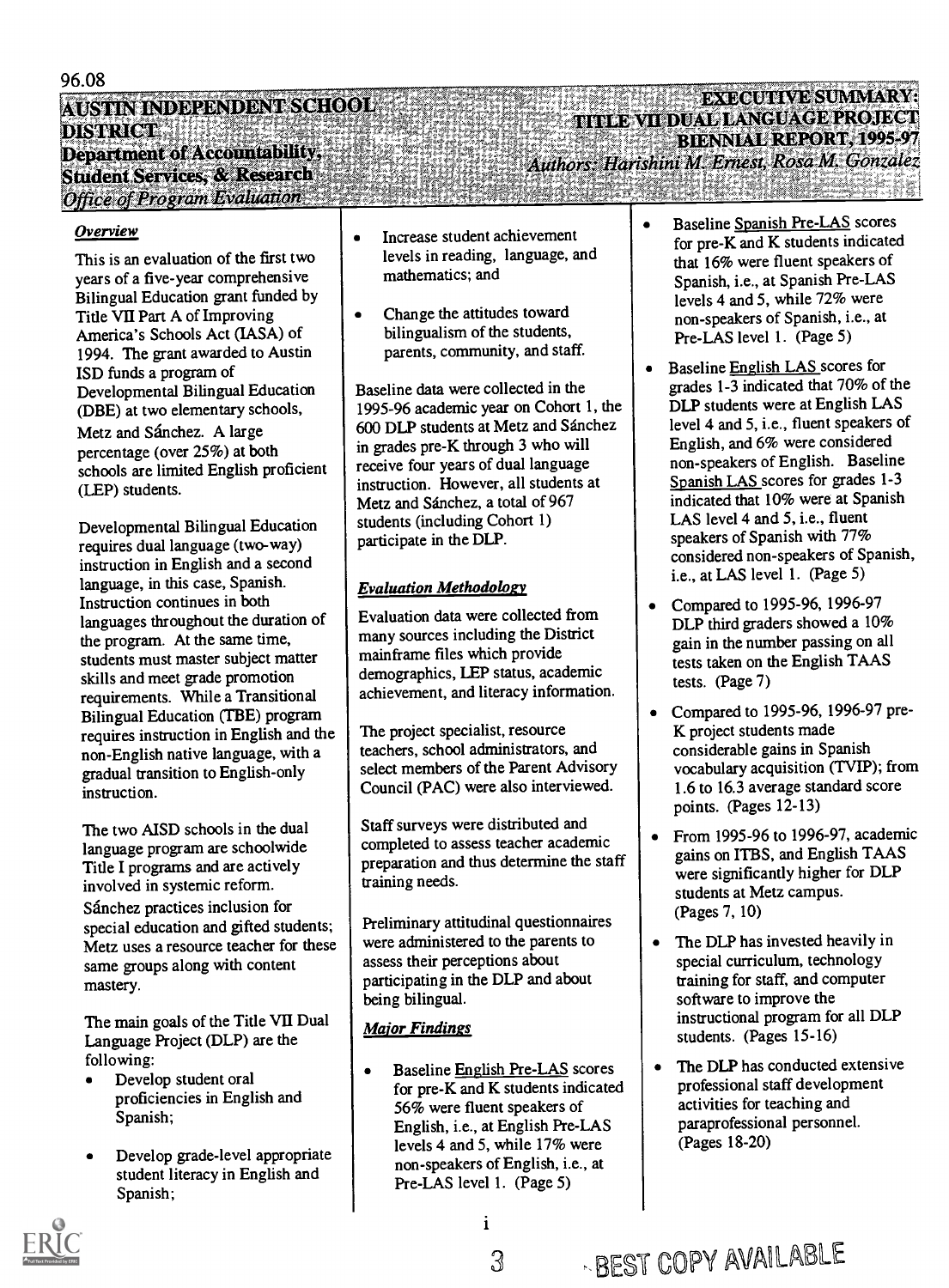Parents are an integral part of the  $\bullet$ DLP evidenced by their participation in the PAC, parent training and cultural activities, and professional conferences. (Pages 20-21)

#### Recommendations

- 1. Continue to insure that both schools are implementing the goals of the DLP in a consistent and timely manner.
- 2. Continue to insure that professional staff development activities reflected in the Campus Improvement Plans (CIPs) are inclusive of the goals in the DLP grant proposal.
- 3. Insure that CIP goals reflect results of staff and project selfevaluation.
- 4. Encourage more frequent communication between the staffs at the two schools, and at each grade level.
- 5. Fully utilize the site based management model.
- 6. Revise the DLP action plan considering the influx of 272 students from Linder Elementary, added in August 1997, who were not part of the original grant proposal.
- 7. Review and modify the scope of the testing originally addressed in the grant; and determine which Cohort, or group(s), of DLP students can provide the most valid testing data.
- 8. Solicit additional funding needed for curriculum materials, testers, testing materials, and teachers incurred by the addition of the Linder students.

#### Budget Implications

Mandate: Required by the funding agency.

Funding Amount: Funding year 1996-97: \$250,000 Funding period 1995-97: \$500,000

Funding Source: Federal. Improving America's Schools Act (IASA), Public Law 103-382 (1994) & 100-27 (1988).

Additionally, both schools coordinated programs with funds received through federal, state, district, and city funds.

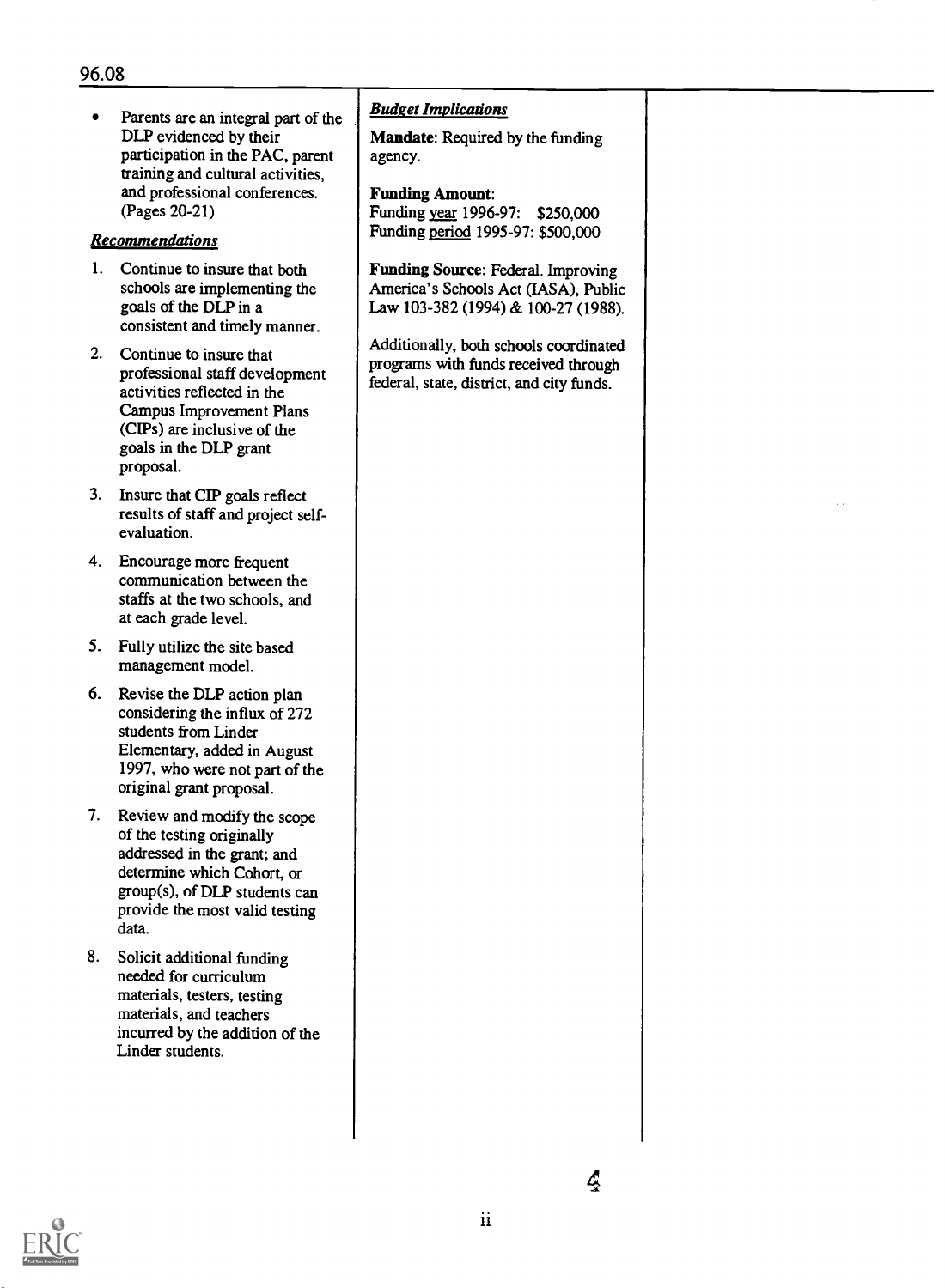## TABLE OF CONTENTS

| EXECUTIVE SUMMARY: TITLE VII DUAL LANGUAGE PROJECT BIENNIAL REPORT, 1995-97 i       |  |
|-------------------------------------------------------------------------------------|--|
|                                                                                     |  |
|                                                                                     |  |
|                                                                                     |  |
|                                                                                     |  |
|                                                                                     |  |
|                                                                                     |  |
|                                                                                     |  |
|                                                                                     |  |
|                                                                                     |  |
|                                                                                     |  |
|                                                                                     |  |
|                                                                                     |  |
|                                                                                     |  |
|                                                                                     |  |
| ACADEMIC PROGRESS AND ACHIEVEMENT - ENGLISH AND SPANISH (GOAL 4.1, 4.2, AND 4.3)  6 |  |
|                                                                                     |  |
|                                                                                     |  |
|                                                                                     |  |
|                                                                                     |  |
|                                                                                     |  |
|                                                                                     |  |
|                                                                                     |  |
|                                                                                     |  |
|                                                                                     |  |
| CURRICULUM AND LANGUAGE OF INSTRUCTION IN RELATIONSHIP TO STUDENT GRADES AND        |  |
|                                                                                     |  |
|                                                                                     |  |
|                                                                                     |  |
|                                                                                     |  |
|                                                                                     |  |
|                                                                                     |  |
|                                                                                     |  |
|                                                                                     |  |
|                                                                                     |  |



 $\ddot{\phantom{0}}$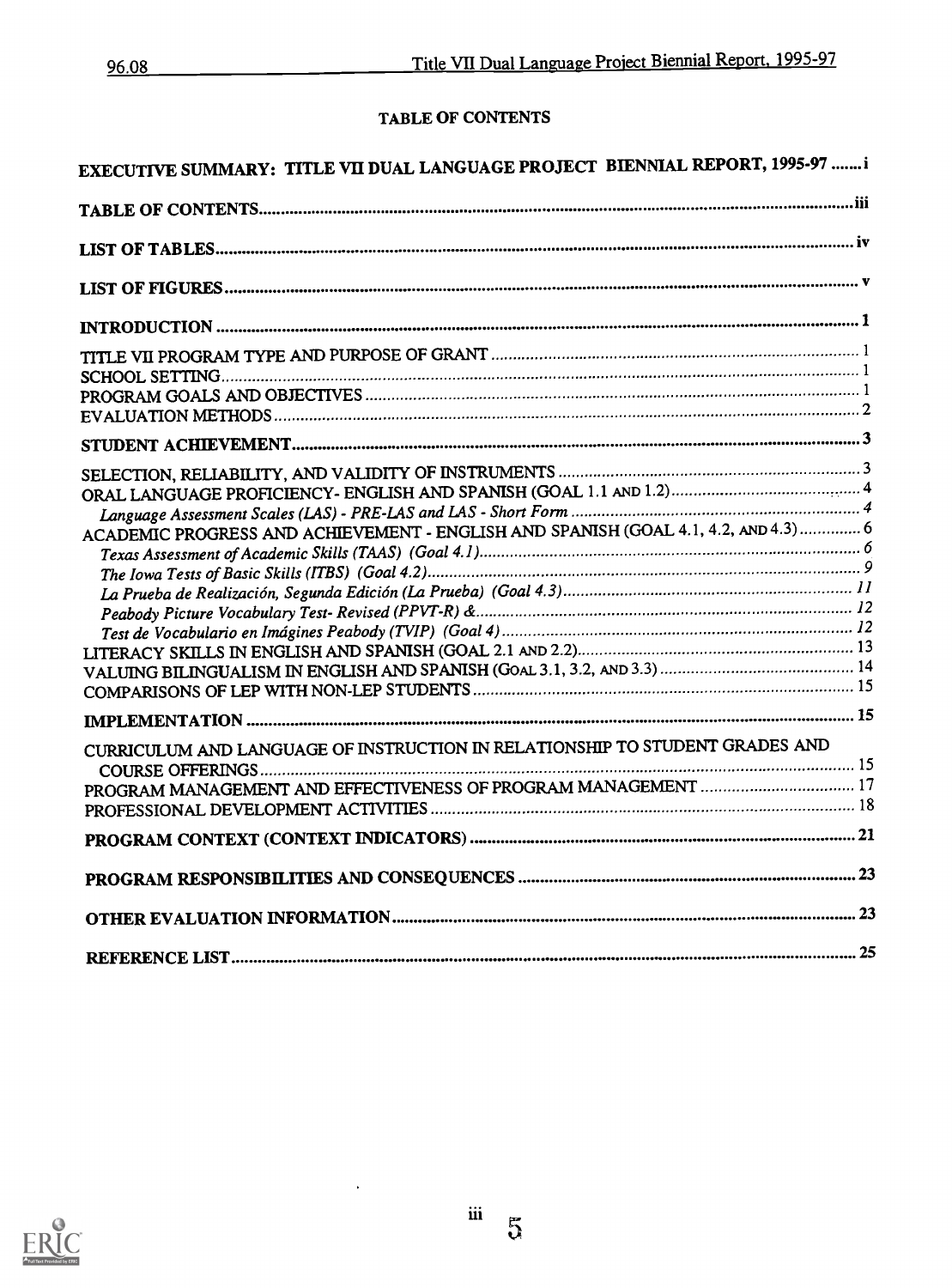## LIST OF TABLES

| TABLE 1: STUDENT PRE-LAS SCORES FOR METZ AND SANCHEZ SCHOOLS AND THE DLP, 1995-97 5            |  |
|------------------------------------------------------------------------------------------------|--|
|                                                                                                |  |
| TABLE 3: PERCENTAGE OF THIRD GRADERS AT METZ, SANCHEZ, AND THE DLP PASSING ENGLISH TAAS, MARCH |  |
| TABLE 4: PERCENTAGE OF THIRD GRADERS AT METZ, SANCHEZ, AND THE DLP PASSING SPANISH TAAS,       |  |
|                                                                                                |  |
| TABLE 6: DLP BASELINE STUDENT ACADEMIC ACHIEVEMENT ON LA PRUEBA, OCTOBER 1996 11               |  |
|                                                                                                |  |
| TABLE 8: PERCENTAGE OF FOURTH GRADERS PASSING ENGLISH TAAS AT METZ, SANCHEZ, AND THE DLP,      |  |
|                                                                                                |  |
|                                                                                                |  |
|                                                                                                |  |
|                                                                                                |  |

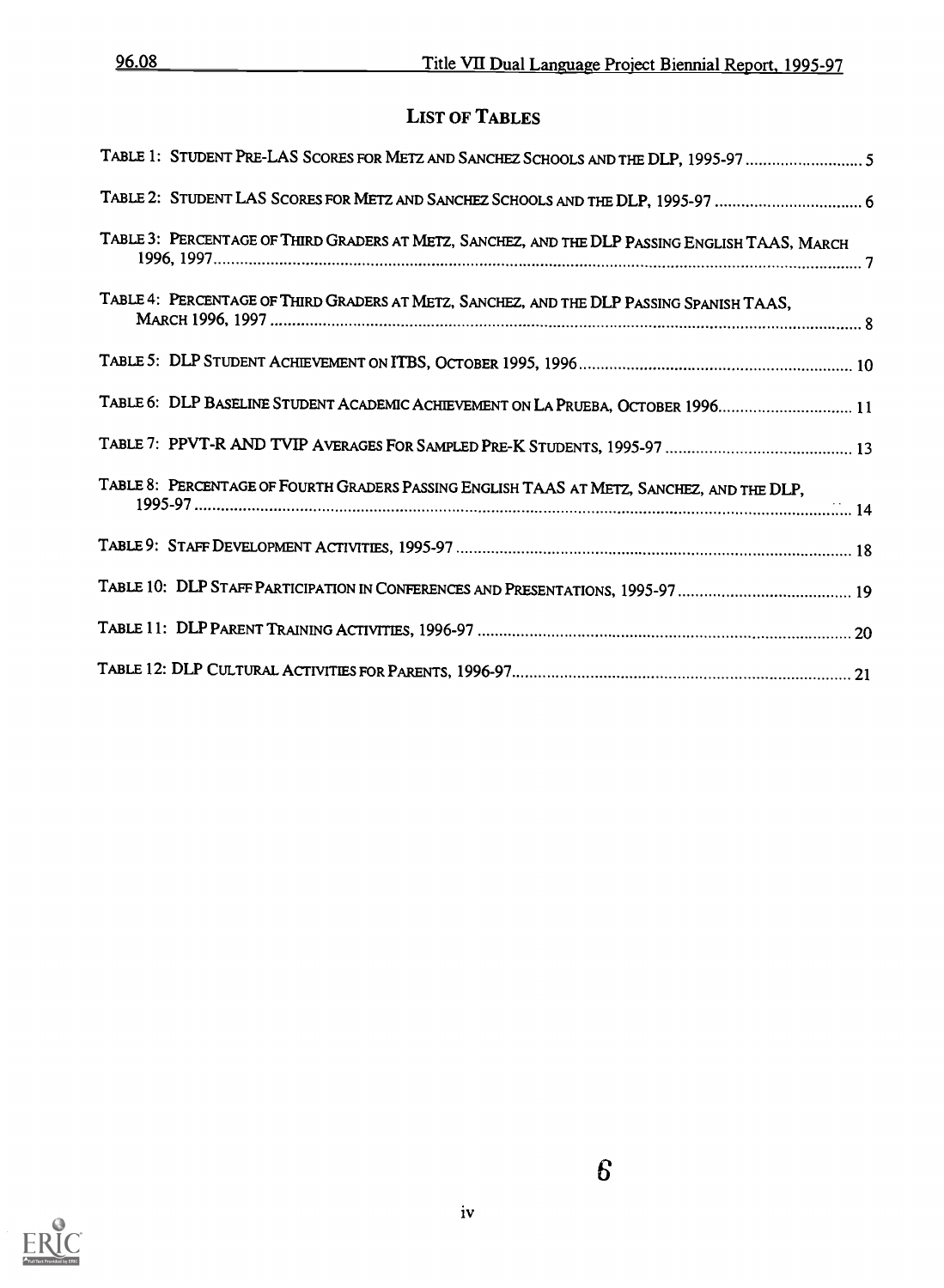$\sim$   $\sim$ 

## LIST OF FIGURES

| FIGURE 1: PERCENTAGE THIRD GRADERS AT METZ, SANCHEZ, AND THE DLP PASSING ALL TESTS TAKEN ON |  |
|---------------------------------------------------------------------------------------------|--|
|                                                                                             |  |



 $\frac{1}{2}$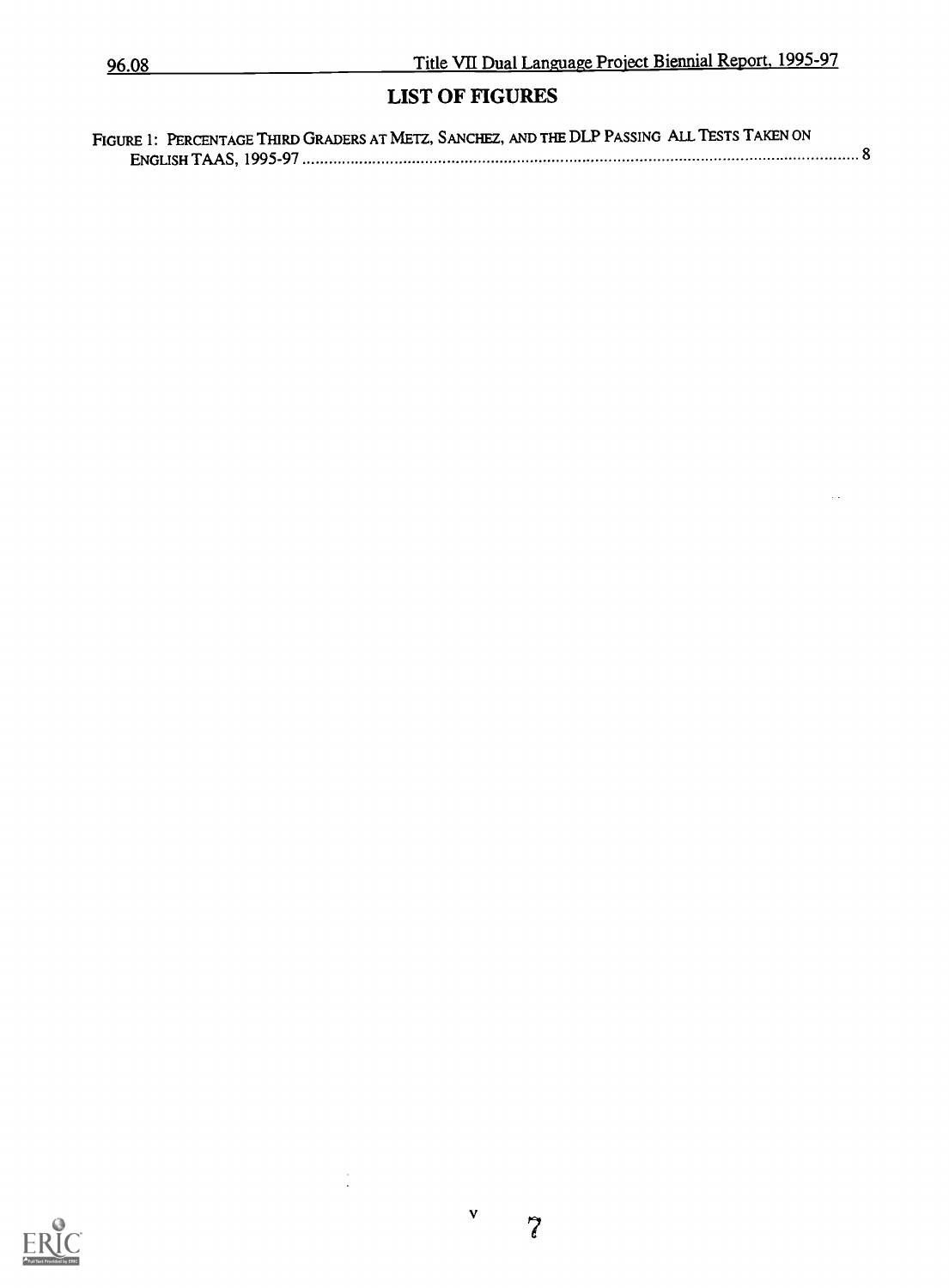## INTRODUCTION

## TITLE VII PROGRAM TYPE AND PURPOSE OF GRANT

This is an evaluation of the first two years of a five-year comprehensive school Bilingual Education grant funded by Title VII Part A of Improving American's Schools Act (IASA). The grant, awarded to Austin ISD in 1995-96, provides dual language instruction (in English and Spanish) to students from grades pre-K to six. Two elementary schools, Metz and Sanchez, with high percentages of LEP students, participate in the grant. The Title VII Dual Language Project served 967 students in funding year 1995-96 and 968 students in 1996-97.

## SCHOOL SETTING

The sister schools, Metz Elementary and Sanchez Elementary, located in East Austin, serve a predominantly Hispanic student population. Both campuses have become year round single-track schools, which allows teachers to cover more material effectively and thoroughly. In addition, the year-round school calendar aids parents needing childcare in order to work.

Metz Elementary, one of the newest campuses in the district, was built in 1992. In 1996-97, the enrollment at Metz was 504 students of which 95% Hispanic, 3% African-American, 1% Native American, and 1% Anglo/Other. Of these students, 91% were from low-income families. Metz is a pre-K through sixth grade campus using multi-age grouping.

Sanchez Elementary opened in East Austin in 1976. In 1996-97, enrollment was 464 students of which 96% were Hispanic, 3 % Anglo/Other, and 1% African-American. Of these students, 86% were from low-income families. Sánchez is also a pre-K through sixth grade campus, and is considering moving to multi-age grouping beginning in fall 1998.

## PROGRAM GOALS AND OBJECTIVES

The Dual Language Project's goals are the following:

## Goal 1 - Develop student oral proficiencies in English and Spanish;

- 1.1 By the end of the fourth year of program participation, students will exhibit native-like oral proficiency in English as evidenced by higher scores in the English Language Assessment Scales (LAS-Oral).
- 1.2 By the end of the fourth year of program participation, students will exhibit native-like oral proficiency in Spanish as evidenced by higher scores in the Spanish Language Assessment Scales (LAS- Oral).

## Goal 2 - Develop student grade-level appropriate literacy in English and Spanish;

- 2.1 Students will develop on-level English reading skills by the end of their fifth year of program participation (grade three for those beginning in pre-K).
- 2.2 Students will develop on-level Spanish reading skills by the end of their fifth year of program participation (grade three for those beginning in pre-K).

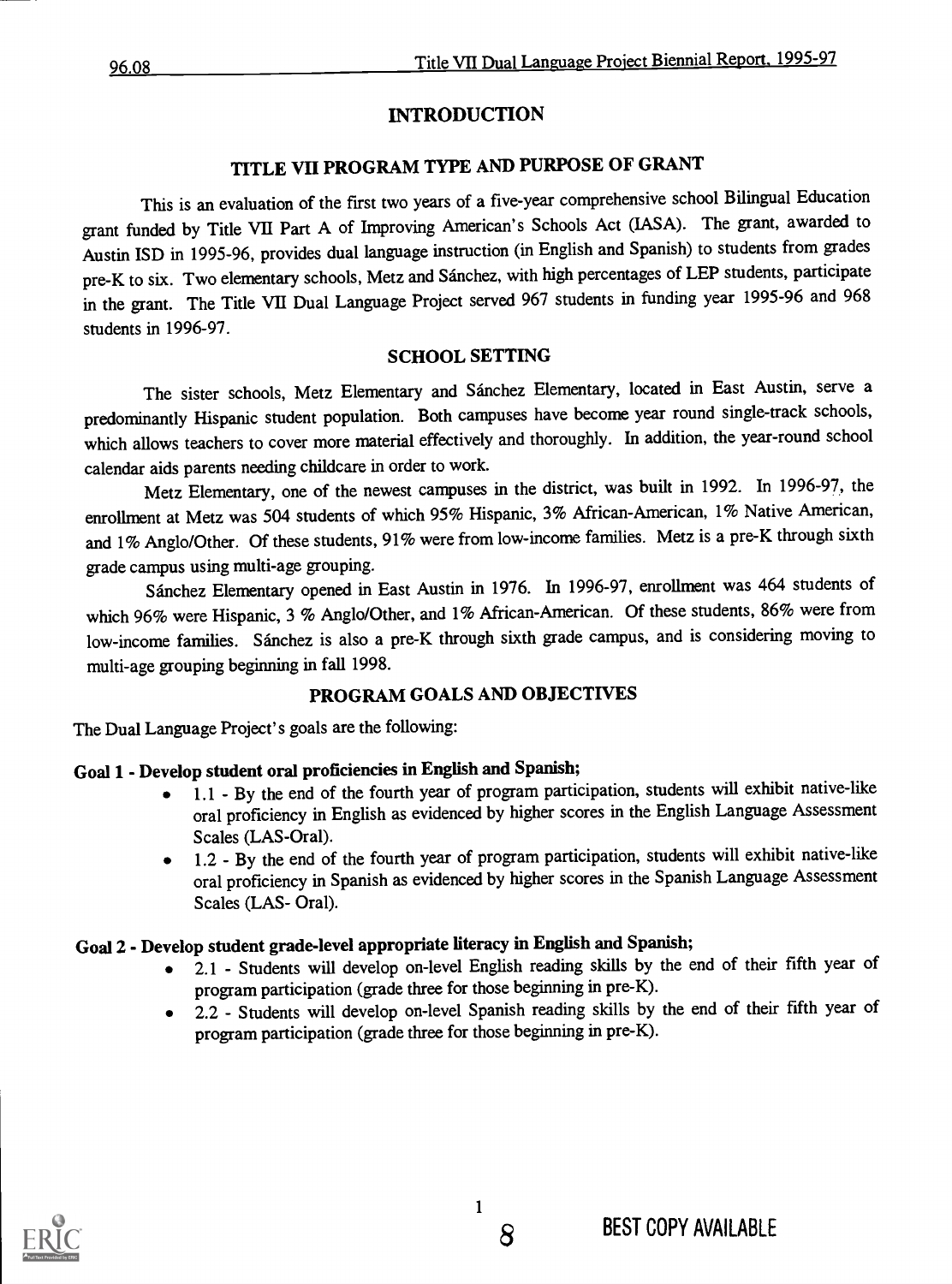#### Goal 3 - Students, parents, community, and staff will increasingly value bilingualism in English and Spanish.

- 3.1 Students will express improved attitudes toward bilingualism as evidenced by higher Likert values on the attitudinal survey.
- 3.2 Parents/community will express improved attitudes toward bilingualism as evidenced by higher Likert values on the attitudinal survey.
- 3.3 Staff will express improved attitudes toward bilingualism as evidenced by higher Likert values on the attitudinal survey administered at the beginning and end of project.

Goal 4 - Students will increase student academic achievement levels in reading, language, and mathematics in English and Spanish;

- 4.1 Students will show annual increased percentages of those passing the Texas Assessment  $\bullet$ of Academic Skills (TAAS) tests.
- 4.2 -Students will show annual increases in mean Normal Curve Equivalents (NCEs) for English academic achievement as measured by the Iowa Tests of Basic Skills (ITBS) in reading, language, and mathematics.
- 4.3 Students will show annual increases in mean NCEs for Spanish academic achievement as  $\bullet$ measured by La Prueba de Realizacion in reading, language, and mathematics.

#### EVALUATION METHODS

With the implementation of the Title VII grant, the dual language project at Metz and Sánchez is a collaborative endeavor between Title VII and Title I. To avoid duplication of effort, some of the baseline data were obtained from evaluations conducted by the Title I program.

In 1995-96, the first year of funding, 600 students (Cohort 1) were served by the Title VII Dual Language Project. Cohort 1 refers to the students who were in pre-K through third grade during the 1995-96 school year at Sanchez and Metz Schools and who will receive dual language instruction for the longest period of time, until academic year 1999-2000.

Thus, the five-year federal grant will produce five cohorts, one for each year of funding.

- Cohort 1 commenced in academic year 1995-96 and will be students who will be in the program for the full five years of funding, until 1999-2000.
- Cohort 2 consists of the pre-K and new students entering the DLP in academic year 1996-97; these students will experience dual language instruction for four years, until 1999-2000.
- Cohort 3 includes the pre-K and new students entering the program in 1997-98; these students will experience three years of dual language instruction.
- Cohort 4 will consist of pre-K and new students who enter the DLP in academic year 1998-99; these students will experience two years of dual language instruction.
- Finally, Cohort 5 will consist of pre-K and new students who enter the DLP in 1999-2000; these students will only experience one year of dual language instruction.

The testing plan is available from the Office of Program Evaluation and provides further clarification on the five cohorts.

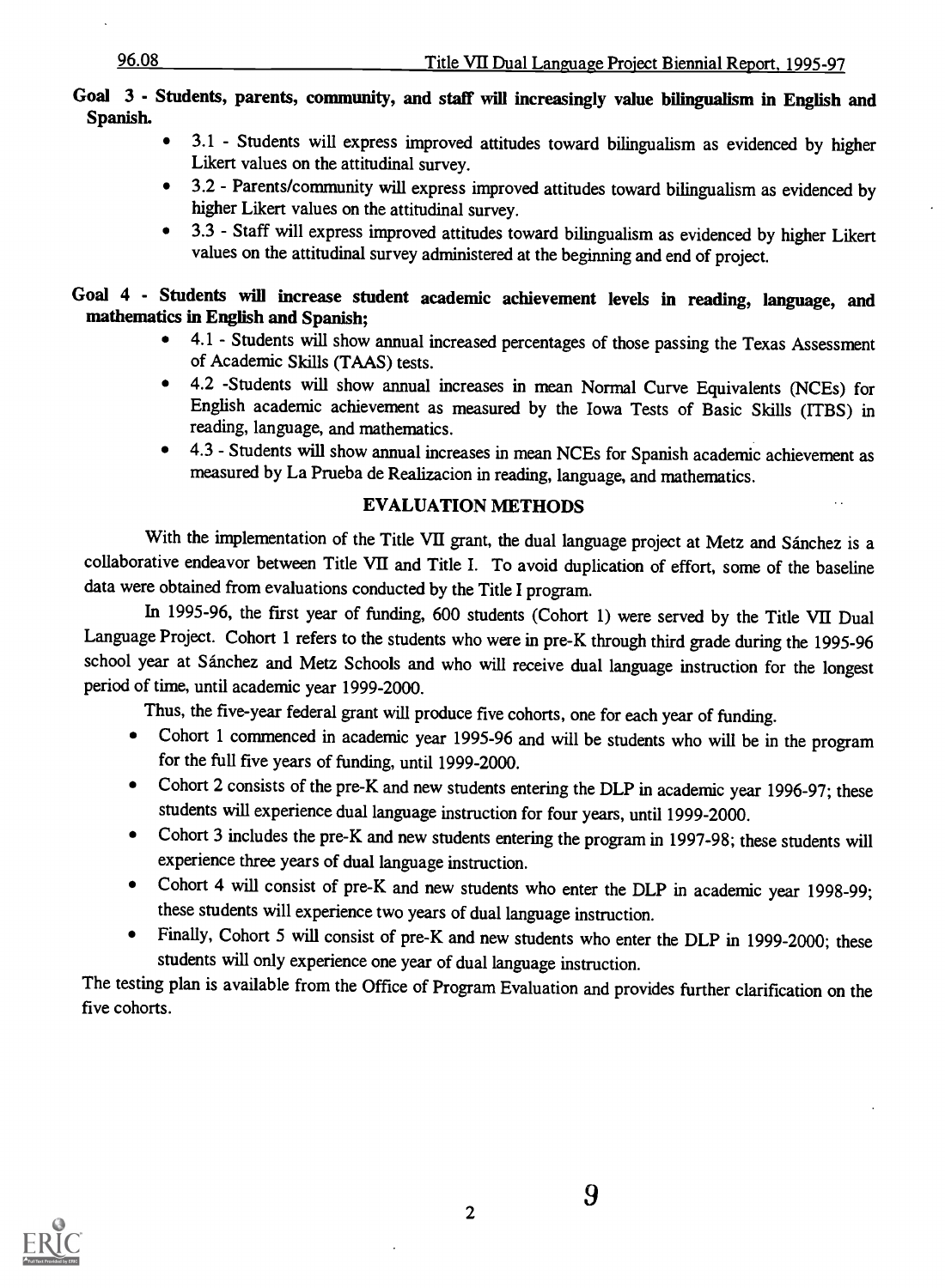Evaluation data were collected from a variety of sources and analyzed.

- The Student Master File (SMF) provided information on the DLP students' grade level, age, sex, ethnicity, school history, and low-income status.
- The LEP file provided information on the students' LEP status, home language, language  $\bullet$ dominance, and program entry date.
- The DLP-LAS file provided information on the Pre-LAS and LAS level and the raw scores the  $\bullet$ students achieved on the Pre-LAS and LAS Oral Proficiency Test - short form, English and Spanish versions.
- The Title I PPVT-R/TVIP file provided mean grade equivalent (GE) achievement gains on the  $\bullet$ sampled DLP pre-K students in English and Spanish.
- The ITBS file provided information on the grade equivalent, national percentile rank score, and number of correct items on the reading, language, and mathematics ITBS skill batteries given to the DLP students.
- The La Prueba de Realizacion file provided information on the grade equivalent, national percentile rank score, and number of correct items on the reading, language, and mathematics La Prueba skill batteries given to the DLP students.
- OPE's GENeric Evaluation SYStem (GENESYS) supplied demographic, achievement, and progress information on the DLP students.<sup>1</sup>
- The DLP Project Specialist, resource teachers, and select Parent Advisory Council (PAC) members were interviewed to assess the project management and implementation of the DLP.
- Professional staff surveys were distributed and analyzed to assess the staff academic preparation and expertise in the teaching methodology to be used in the DLP.
- Bilingual attitudinal questionnaires (preliminary version) were administered to the parents to assess their perceptions about participating in the DLP and about being bilingual.

## STUDENT ACHIEVEMENT

## SELECTION, RELIABILITY, AND VALIDITY OF INSTRUMENTS

The development of the evaluation plan (including the testing plan) for the five-year funding period was a time-intensive process. The district's Program Evaluation staff, Bilingual Education Coordinators, DLP evaluation consultant, and DLP staff met many times, with the first meeting less than two weeks after the project specialist was hired. The testing plan was developed and decisions were made on the baseline data to be collected with the goals of the Dual Language Project in mind.

<sup>&</sup>lt;sup>1</sup> GENESYS is a custom-designed computer program software package written in the Statistical Analysis System (SAS) language. It is designed to gather outcome information from centrally maintained files on programs of interest. GENESYS helps to ease and streamline data collection, analysis, and evaluation, for a wide variety of projects (Gonzalez 1995:4. Wilkinson & Gonzalez 1995:3).



10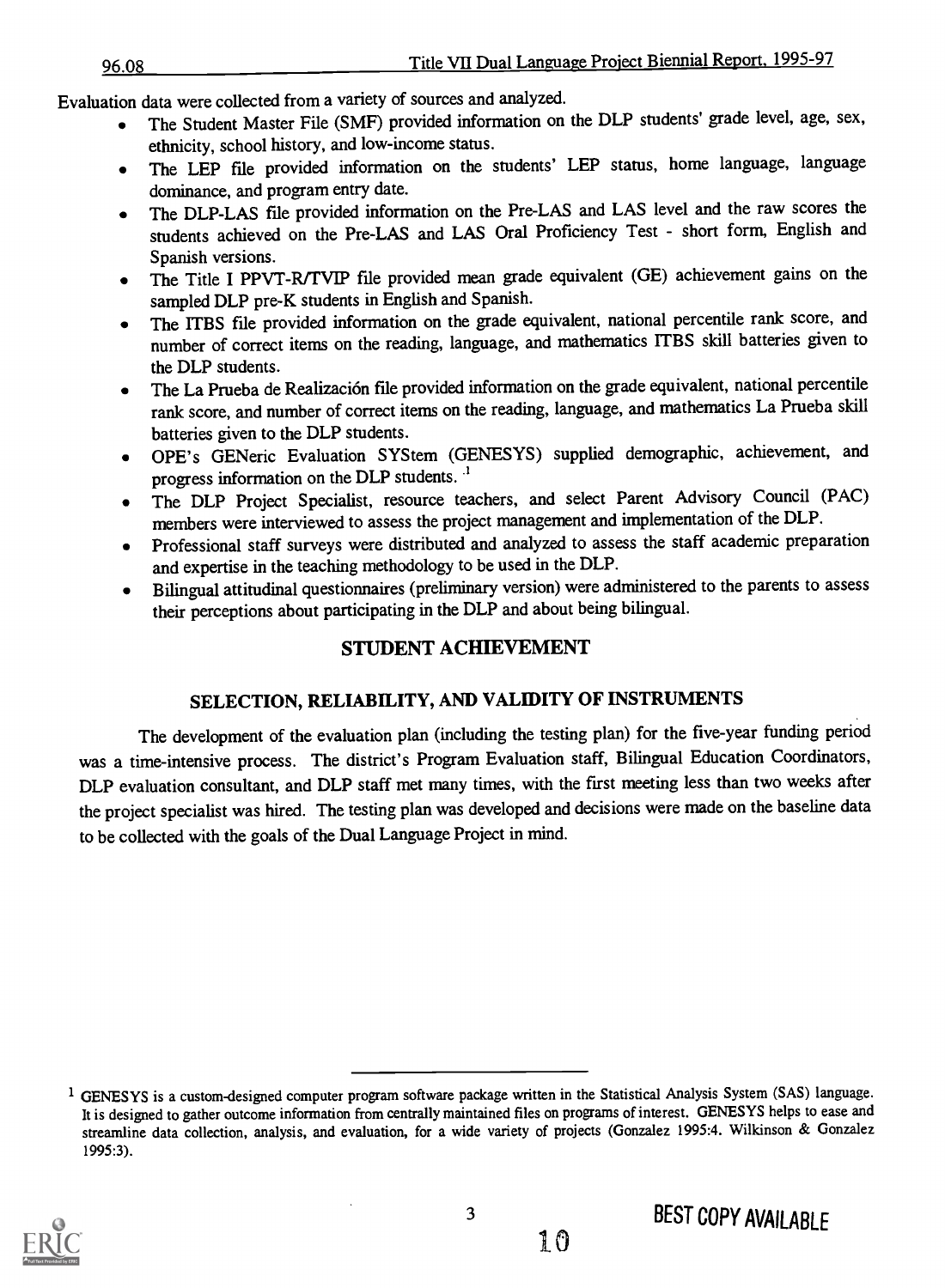#### ORAL LANGUAGE PROFICIENCY- ENGLISH AND SPANISH (GOAL 1.1 AND 1.2)

## Language Assessment Scales (LAS) - PRE-LAS and LAS - Short Form

The Language Assessment Scales (LAS) is a comprehensive system designed to provide complete information about a student's language proficiency. The LAS consists of two major tests batteries: the Language Assessment Scales - Oral (LAS-0), which measures listening and speaking, and the Language Assessment Scales - Reading/Writing (LAS - R/W), which measures reading and writing skills in English (De Avila & Duncan, 1994: 1), and is available in short and long forms. The DLP chose to administer the short form of the Pre-LAS-0 and LAS -O. Henceforth, any reference to the Pre-LAS or LAS will refer solely to the Oral Test Battery, short form. The Pre-LAS and LAS are available in both English and Spanish versions (De Avila & Duncan, 1987; Duncan & De Avila, 1986). The Pre-LAS spans ages 4 to 6 1/2 (grades pre-K and K), and the LAS is for ages 6 1/2 to 18 (grades 1-12).

The LAS-0 is the result of more than a decade of field use and research and uses a convergent approach for assessment of oral proficiency. It is not an achievement test in the strictest sense and is not used for that purpose by the DLP. The LAS-O includes one direct measure of language proficiency--'the Cuentos' section in the Spanish Pre-LAS/LAS, the 'Stories' section in the English Pre-LAS/LAS. Oral proficiency is measured by a procedure called 'focused holistic scoring', based on the results of research with students from Hispanic and Anglo-American ethno-linguistic groups. To maintain the reliability and validity of the Pre-LAS/LAS tests, the administration of all tests were by proficient, literate speakers of English and<br>Spanish. Also, to increase reliability the *Cuentos*/Stories student response portion of the test was Also, to increase reliability, the Cuentos/Stories student response portion of the test was audiotaped. In addition, testers had to undergo an intensive training session in administration and scoring of the tests.

The Pre-LAS was administered, in English and Spanish, to all students in grades pre-K and K in 1995-96 and 1996-97. The LAS was administered, in English and Spanish, to all students in grades 1-3 in 1995-96 and to grades 1-4 in 1996-97.

The LAS scores of the students determine when they take the academic achievement assessments. Since the LAS scores are crucial in determining the students' readiness for academic achievement assessment, the LAS levels are explained below.

| <b>Total Score</b> | LAS Level | <b>English LAS Category</b> | Spanish LAS Catagory       |
|--------------------|-----------|-----------------------------|----------------------------|
| 85-100             |           | Fluent Speaker of English   |                            |
| 75-84              |           |                             | Fluent Speaker of Spanish  |
| 65-74              |           | Fluent Speaker of English   | Fluent Speaker of Spanish  |
| 55-64              |           | Limited Speaker of English  | Limited Speaker of Spanish |
|                    |           | Limited Speaker of English  | Limited Speaker of Spanish |
| $0 - 54$           |           | Non-Speaker of English      | Non-Speaker of Spanish     |

Students who score less than a level 4 or 5 on the Pre-LAS or LAS, in either English or Spanish, are retested annually until they attain a level 4 or 5 in the first language (L1) and the second language (L2). Once students reach a level of 4 or 5 on the LAS in the L1 and L2, they are not retested until the fifth year of the DLP, or until they reach grade 6 and are about to exit the elementary instruction program. In spring 2000 (fifth year of DLP funding), all third grade students (Cohort 1) scoring a level 5 in the LAS in Ll and L2 will be assessed to determine language maintenance in the L1 and L2 with an appropriate oral language proficiency instrument.

Table 1 shows the Pre-LAS scores for DLP students at Metz and Sánchez Schools. In 1995-96, 212 DLP students in grades pre-K and K had valid scores in both the English Pre-LAS and the Spanish Pre-LAS.

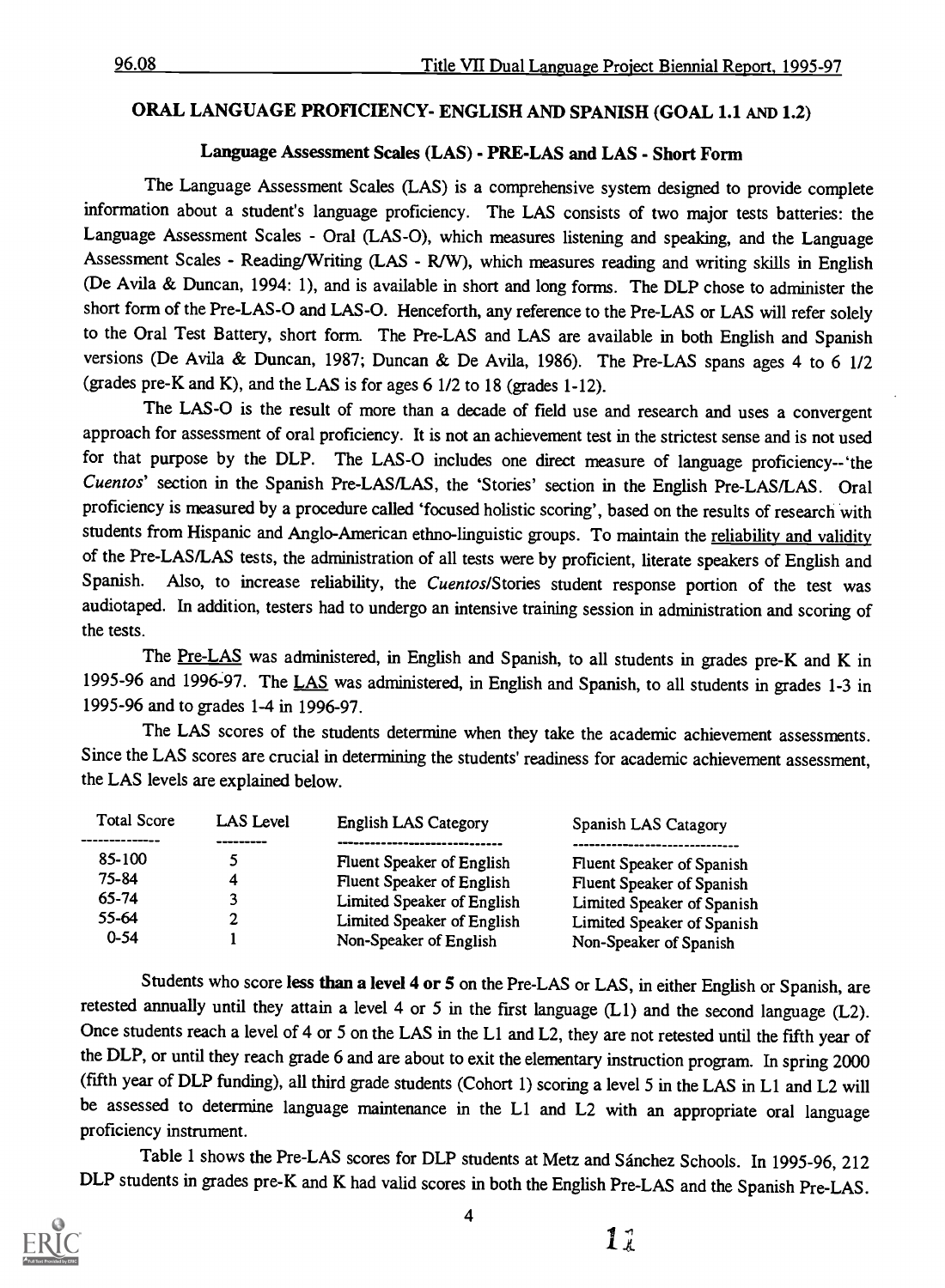At Pre-LAS levels of 4 and 5 (assigned the level of fluent speaker), 56% scored at the level of fluent speaker of English, and 16% scored at the level of fluent speakers of Spanish. At Pre-LAS level 1, (assigned the level of non-speakers of English/Spanish), 17% scored at the non-English speaker level and 72% scored at the non-Spanish speaker level.

In 1996-97, 205 DLP students in grades pre-K and K had valid scores in both the English Pre-LAS and the Spanish Pre-LAS. At Pre-LAS levels 4 and 5 (assigned the level of fluent speaker), 28% scored at the level of fluent speaker of English and 10% scored at the level of fluent speaker of Spanish. At Pre-LAS level 1 (non-speakers of English/Spanish), 38% scored at the non-English speaker level and 68% scored at non-Spanish speaker level.

Pre-LAS/LAS data from 1996-97 are preliminary because the DLP coordinator who served as the testing coordinator resigned, leaving a resource teacher to coordinate the testing process. Additional setbacks were experienced as a result of school boundary changes, which added approximately 272 students to the project. In addition, having a limited number of Spanish testers meant that Spanish testing was not completed. The English and Spanish testing process began on time but continued beyond the two-week testing window. At present, the DLP is reviewing the initial Pre-LAS/LAS data to determine the additional Spanish testing necessary. The final Pre-LAS and LAS data analysis will be included in the project coordinator's report in June 1998.

| <b>College</b>                   |                   |         |                | No. of Students At Each<br>English Pre-LAS Level |     |       |                    |                           | No. of Students At Each<br>Spanish Pre-LAS Level |              |     |                |
|----------------------------------|-------------------|---------|----------------|--------------------------------------------------|-----|-------|--------------------|---------------------------|--------------------------------------------------|--------------|-----|----------------|
| School                           | Grade             |         | P              | 3                                                | 4   | 5     | Grade              | <b>Support College Ad</b> | 2<br>$- - - -$                                   | 3            | 4   | 45.            |
| <b>DLP</b>                       | Pre-K<br>$(N=93)$ | 24      | 12             | 21                                               | 22  | 14    | Pre-K<br>$(N=93)$  | 67                        | 3                                                | 9            | 12  | $\overline{c}$ |
| 1995-96                          | ĸ<br>$(N=119)$    | $_{11}$ | $\overline{2}$ | 22                                               | 64  | 20    | K<br>$(N=119)$     | 85                        | $\overline{4}$                                   | 9            | 16  | 5              |
| Percent at each<br>Pre-LAS level |                   | 17%     | 7%             | 20%                                              | 40% | 16%   |                    | 72%                       | $3\%$                                            | 9%           | 13% | $3\%$          |
| <b>DLP</b>                       | Pre-K<br>$(N=97)$ | 47      | 15             | 19                                               | 13  | 3     | Pre-K<br>$(N=104)$ | 75                        | $^{14}$                                          |              |     | ÷              |
| 1996-97                          | K<br>$N = 108$    | 30      | 16             | 21                                               | 26  | 15    | K<br>$(N=110)$     | 71                        | 14                                               | $\mathbf{1}$ | 9   | 5.             |
| Percent at each<br>Pre-LAS level |                   | 38%     | 15%            | 20%                                              | 19% | $9\%$ |                    | 68%                       | 14%                                              | 8%           | 7 % | 356            |

Table 1: Student Pre-LAS Scores for Metz and Sanchez Schools and the DLP, 1995-97

\*Scores refer to test performance of students not in special

Table 2 shows the LAS scores for DLP students at Metz and Sánchez Schools. Review of test records showed that in 1995-96, 380 DLP students in grades 1 through 3 had valid scores on both the English LAS and the Spanish LAS. Seventy percent (70%) scored at English LAS levels 4 and 5 (assigned the level of fluent speakers of English), and 10% were at Spanish LAS level 4 and 5 (fluent speakers of Spanish). At the lower LAS levels, 6% scored at English LAS level 1 (non-speakers of English); 77% scored at Spanish LAS level 1 (non-speakers of Spanish).

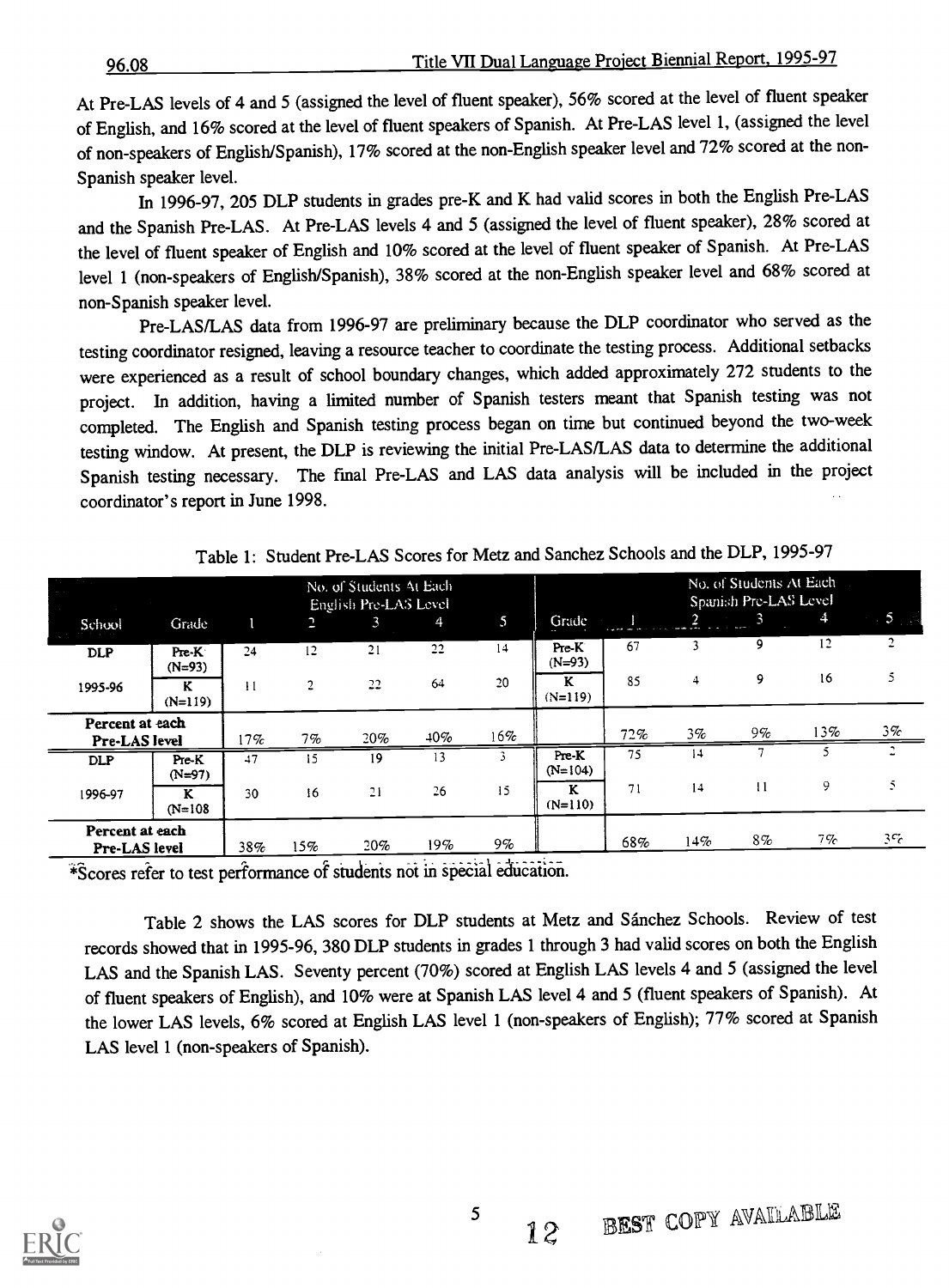#### 96.08 Title VII Dual Language Project Biennial Report, 1995-97

In 1996-97, 413 DLP students in grades 1 through 5 had valid scores in both the English LAS and the Spanish LAS. Thirty-four percent (34%) scored at English LAS levels 4 and 5, and 9% were at Spanish LAS level 4 and 5 (the level of fluent speakers of English and Spanish). At the lower LAS levels, 27% scored at English LAS level 1, and 80% scored at Spanish LAS level 1 (non-speakers of English and Spanish). Again, the 1996-97 LAS results are preliminary.

|                  |                                        |         | No. of Students At Each | English LAS Level |     |                |                                 |     |                | Spanish LAS Level | No. of Students At Each  |                |
|------------------|----------------------------------------|---------|-------------------------|-------------------|-----|----------------|---------------------------------|-----|----------------|-------------------|--------------------------|----------------|
| School           | Grade                                  |         | $\overline{2}$          | 3                 | 4   | 5              | Grade                           |     | $\overline{2}$ | $\mathcal{R}$     | 4                        | 5              |
| <b>DLP</b>       | $\mathbf{I}^{\mathbf{u}}$<br>$(N=127)$ | 16      | 19                      | 31                | 32  | 29             | 1 <sup>st</sup><br>$(N=127)$    | 104 | $\mathbf{7}$   | 13                |                          | $\overline{2}$ |
| 1995-96          | $2^{\overline{m}}$<br>$(N=127)$        |         | 5                       | 25                | 34  | 58             | 2 <sup>nd</sup><br>$(N=127)$    | 102 | 4              | 8                 | $\overline{\phantom{a}}$ | 6              |
|                  | ्रव<br>$(N=126)$                       |         | 4                       | 10 <sup>°</sup>   | 38  | 73             | 3 <sup>rd</sup><br>$(N=126)$    | 85  | 9              | 9                 | $\overline{7}$           | 16             |
| Percent at each  |                                        |         |                         |                   |     |                |                                 |     |                |                   |                          |                |
| <b>LAS</b> level |                                        | 6%      | $7\%$                   | 17%               | 27% | 43%            |                                 | 77% | $5\%$          | $8\%$             | 4%                       | 6%             |
| <b>DLP</b>       | $I_{\mathbf{z}}$<br>$(N=67)$           | 30      | 22                      | 10                |     | ာ              | 1 <sub>21</sub><br>$(N=71)$     | 66  | $\mathcal{D}$  | ∍                 |                          | 0              |
| 1996-97          | 2 <sup>nd</sup><br>$(N=59)$            | $12 \,$ | 10                      | 21                | 12  | 4              | 2 <sup>nd</sup><br>$(N=77)$     | 66  | 4              | 5                 | $\overline{2}$           | $\overline{O}$ |
|                  | $\overline{3^{rd}}$<br>$(N=78)$        | 26      | 18                      | 10                | 15  | $\overline{9}$ | $3^{\overline{r}}$<br>$(N=109)$ | 79  | 9              | 10 <sup>°</sup>   | 6                        | 5              |
|                  | 4 <sup>th</sup><br>$(N=33)$            |         |                         | 3                 | 14  | 10             | 4 <sup>th</sup><br>$(N=78)$     | 59  | 4              | 4                 | $\overline{4}$           | $\overline{7}$ |
|                  | 5 <sup>th</sup><br>$(N=37)$            | ◠       | $\mathbf{R}$            | 8                 | -   | 17             | $5^{\circ}$<br>$(N=78)$         | 62  | $\overline{3}$ | 4                 | 6                        | 3              |
| Percent at each  | <b>LAS</b> level                       |         |                         |                   |     |                |                                 |     |                |                   |                          |                |
|                  |                                        | 27%     | 20%                     | 19%               | 19% | 15%            |                                 | 80% | $5\%$          | $6\%$             | 5%                       | 4%             |

Table 2: Student LAS Scores for Metz and Sanchez Schools and the DLP, 1995-97

\*Scores refer to test performance of students not in special education.

## ACADEMIC PROGRESS AND ACHIEVEMENT - ENGLISH AND SPANISH (GOAL 4.1, 4.2, AND 4.3)

#### Texas Assessment of Academic Skills (TAAS) (Goal 4.1)

The Texas Assessment of Academic Skills (TAAS) is a set of criterion-referenced tests (CRT). A CRT is designed to measure a well- defined set of skills and to reference the student's score to a mastery criterion for that set of skills. In the case of the TAAS, the skills measured are the Texas Essential Knowledge and Skills (TEKS) adopted by the State Board of Education (SBOE)(Rodgers & Wiser 1994:1). The TAAS tests "represent a more comprehensive assessment of instructional targets delineated in the Essential Elements, the state-mandated curriculum, and assess higher-order thinking skills and problem solving ability" (TEA 1996:1). For these reasons, the TAAS tests are valid, reliable and appropriate tests for the DLP students.

The state-mandated TAAS program includes assessments in reading and mathematics at grades 3-12. In addition to reading and mathematics at grades 3-12, writing assessments are given at grades 4, 8, and 10, and science and social studies at grade 8 (TEA, 1996:1). TAAS tests are administered in the spring of each school year. Students take either the English TAAS test(s) or the Spanish TAAS test(s) because, the State Board of Education (SBOE) and the Texas Education Agency (TEA) permit students to take either English or

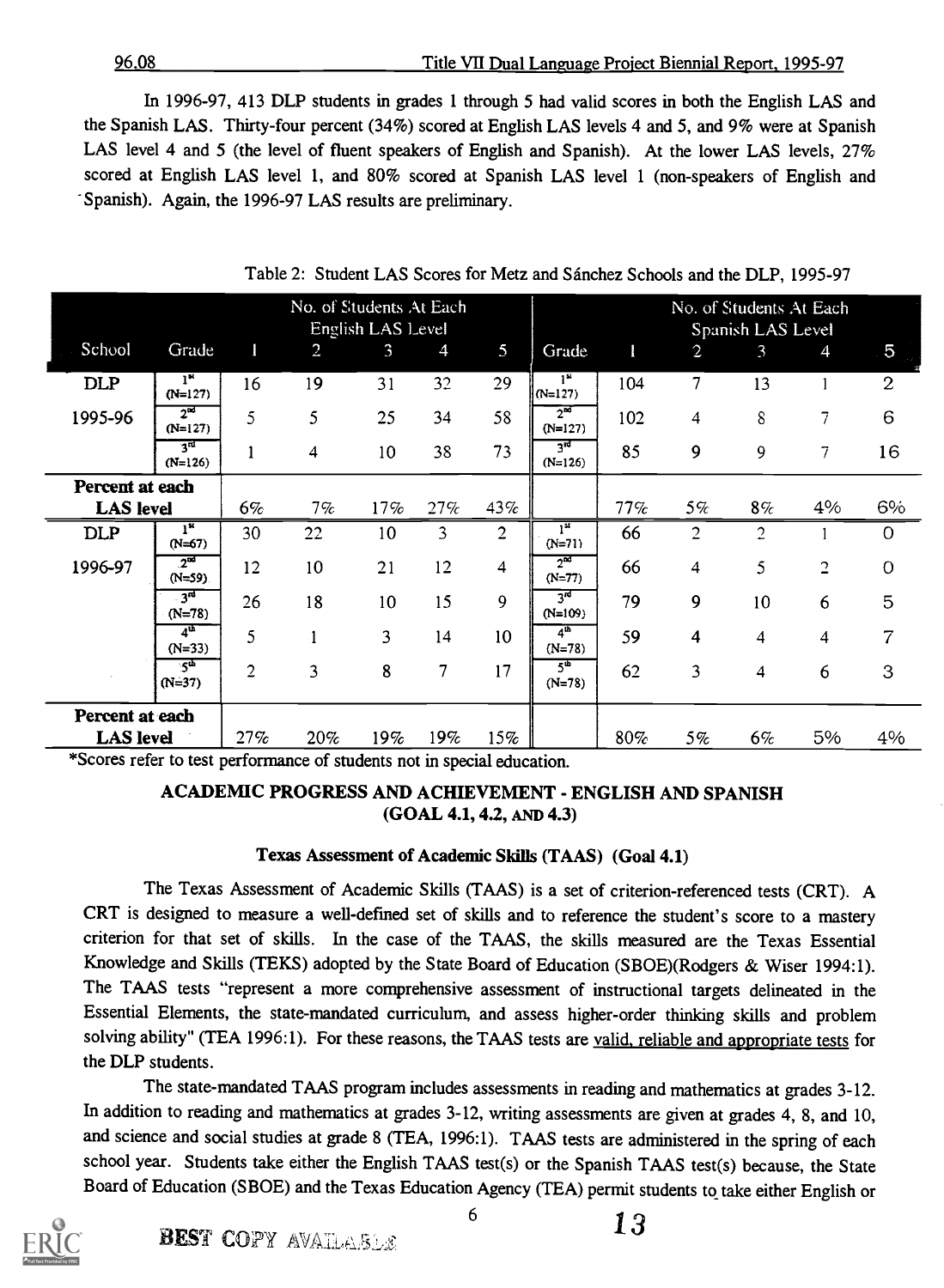96.08 Title VII Dual Language Project Biennial Report, 1995-97

Spanish TAAS tests for state accountability. For DLP evaluation purposes, the TAAS tests were examined for grade 3 for 1995-96 and grades 3 and 4 for 1996-97.

Table 3 gives the percentages of third graders at Metz, Sanchez, and the DLP passing the English TAAS test in March 1996. Passing represents the minimum acceptable passing standard for TAAS and is equivalent to approximately 70% of items correct on each subject area (TEA, 1996: 5, 11). In 1995-96, of the 99 DLP third graders who took the English TAAS, 41% passed all tests taken; 54% passed the reading portion, and 55% passed the mathematics portion.

In 1996-97, 86 DLP third graders took the English TAAS. Compared to 1995-96, the 1996-97 students showed a 10% gain in the number passing all tests taken; a 14% gain in the number passing the reading portion, and a 1% gain in the number passing the mathematics portion of the English version TAAS. Table 4 also indicates a divergence in net gain/loss over the two years, in English TAAS, between the two schools. Metz school made gains across the board, while Sánchez lost ground.

|             |                 |                  | English TAAS - Grade $3*$       |                       |                            |
|-------------|-----------------|------------------|---------------------------------|-----------------------|----------------------------|
| Year        | School          | Number<br>Tested | Passing on All<br>Tests Taken** | Passing on<br>Reading | Passing on<br>Mathematics. |
| 1995-96     | METZ            | $N = 53$         | $23\%$ (N=12)                   | 40% (N=21)            | 40% (N=21)                 |
|             | <b>SANCHEZ</b>  | $N = 46$         | 63% (N=29)                      | $71\%$ (N=32)         | $72\%$ (N=33)              |
|             | DLP.            | $N = 99$         | 41\% (N=41)                     | 54\% (N=53)           | 55\% (N=44)                |
|             | <b>DISTRICT</b> | $N = 4628$       | 62% (N=2857)                    | $75\%$ (N=3424)       | 68% (N=3087)               |
| 1996-97     | <b>METZ</b>     | $N = 46$         | 59% (N=27)                      | $70\%$ (N=32)         | 67% (N=31)                 |
|             | <b>SANCHEZ</b>  | $N=40$           | 43\% (N=17)                     | 69% (N=27)            | 45\% (N=17)                |
|             | <b>DLP</b>      | $N = 86$         | $51\%$ (N=44)                   | 69% (N=59)            | 56% (N=48)                 |
|             | <b>DISTRICT</b> | $N = 4596$       | 69% (N=3160)                    | 78% (N=3509)          | $76\%$ (N=3431)            |
| <b>NET</b>  | <b>METZ</b>     |                  | $+36%$                          | $+30%$                | $+27%$                     |
| GAIN/       | <b>SANCHEZ</b>  |                  | $-20%$                          | $-2%$                 | $-27%$                     |
| <b>LOSS</b> | <b>DLP</b>      |                  | $+10\%$                         | $+15%$                | $+1\%$                     |
|             | <b>DISTRICT</b> |                  | $+7%$                           | $+3%$                 | $+8%$                      |

Table 3: Percentage of Third Graders at Metz, Sanchez, and the DLP Passing English TAAS, March 1996, 1997

\*Scores refer to test performance of all students not in special education.

\*\*Passing standard in the English TAAS is 70% of items correct in each subject area.



BEST COPY AVAILABLE

14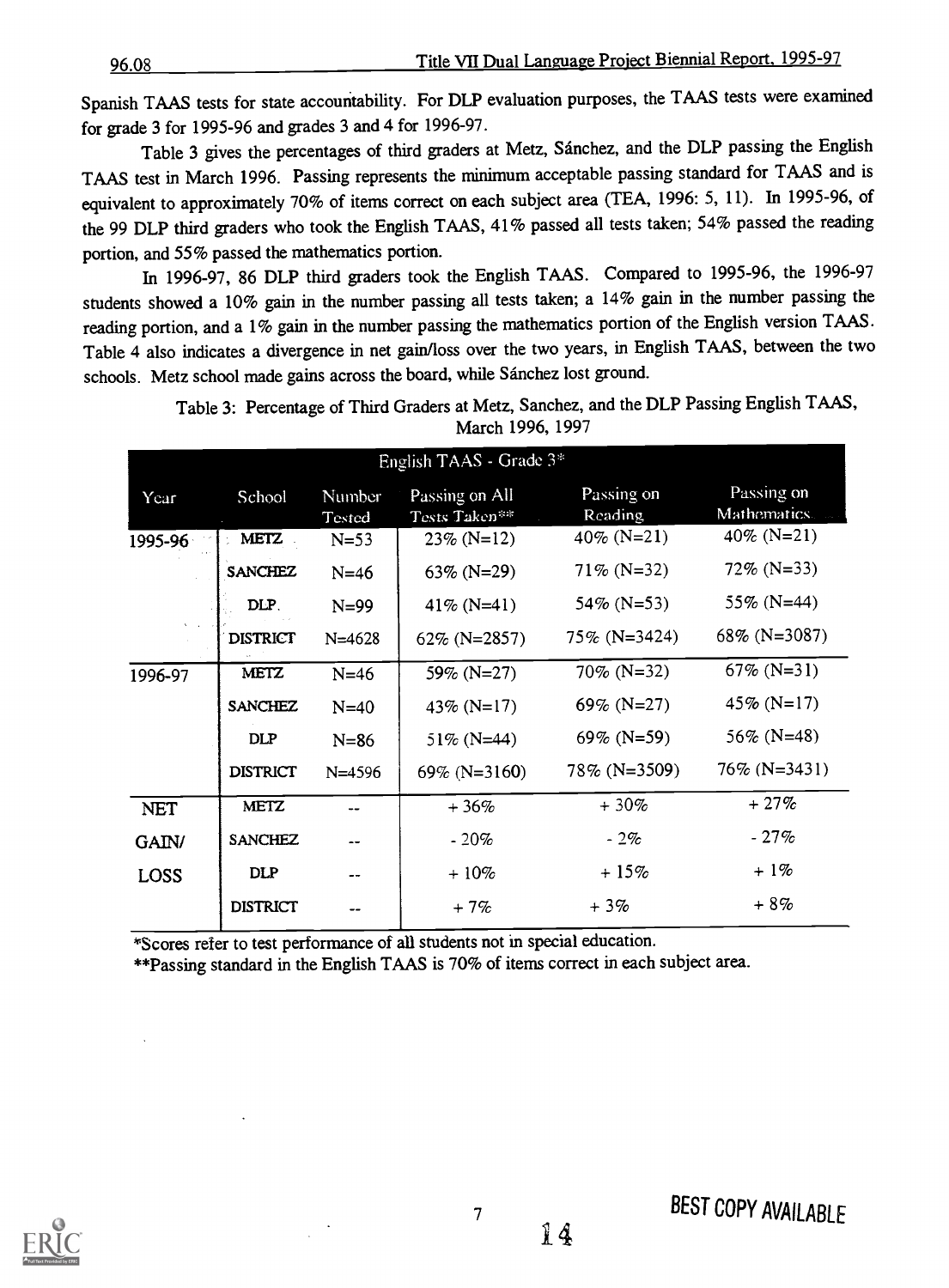Figure 1: Percentage of Third Graders at Metz, Sanchez, and the DLP Passing All Tests Taken on English TAAS, 1995-97



Table 4 illustrates the percentage of third graders at both schools and the DLP students passing the Spanish TAAS administered in March 1996. Spanish TAAS for grades 3 and 4 was benchmarked in spring 1996 with the SBOE setting a 70% passing standard. A total of 16 DLP students took the Spanish TAAS in third grade, 11 from Metz and 5 from Sanchez. Table 4 indicates that in 1995-96, the percentage of DLP students passing the reading section of the Spanish TAAS was slightly below the district average. However, the percentage of DLP students passing the mathematics section of the Spanish TAAS was above the district average.

> Table 4: Percentage of Third Graders at Metz, Sanchez, and the DLP Passing Spanish TAAS, March 1996, 1997

|             |                   |                  | Spanish TAAS - Grade 3 <sup>*</sup> |                      |                          |
|-------------|-------------------|------------------|-------------------------------------|----------------------|--------------------------|
| Year        | School            | Number<br>Tested | % Passing All<br>Tests Taken**      | % Passing<br>Reading | % Passing<br>Mathematics |
| 1995-96     | METZ <sup>®</sup> | $N=11$           | N/A                                 | $27\%$ (N=3)         | 64% (N=7)                |
|             | <b>SANCHEZ</b>    | $N=5$            | N/A                                 | 40\% (N=2)           | $20\%$ (N=1)             |
|             | <b>DLP</b>        | $N = 16$         | N/A                                 | $31\%$ (N=5)         | 50\% (N=8)               |
|             | <b>DISTRICT</b>   | $N = 445$        | N/A                                 | $32\%$ (N=144)       | $26\%$ (N=113)           |
| 1996-97     | <b>METZ</b>       | $N = 12$         | $17\%$ (N=2)                        | $25\%$ (N=3)         | $25\%$ (N=3)             |
|             | <b>SANCHEZ</b>    | $N=9$            | $11\%$ (N=1)                        | $22\%$ (N=2)         | $38\%$ (N=2)             |
|             | <b>DLP</b>        | $N = 21$         | $14\%$ (N=3)                        | $24\%$ (N=5)         | $24\%$ (N=5)             |
|             | <b>DISTRICT</b>   | $N = 494$        | $25\%$ (N=125)                      | $34\%$ (N=164)       | $41\%$ (N=197)           |
| <b>NET</b>  | <b>METZ</b>       | $\overline{a}$   |                                     | $-2%$                | $-39%$                   |
| GAIN/       | <b>SANCHEZ</b>    |                  |                                     | $-18%$               | $+18%$                   |
| <b>LOSS</b> | DLP               |                  |                                     | $-7%$                | $-26%$                   |
|             | <b>DISTRICT</b>   |                  |                                     | $+2\%$               | $+15%$                   |

\*Scores refer to test performance of all students not in special education.

\*\*Passing standard in the Spanish TAAS is 70% of items correct in each subject area.

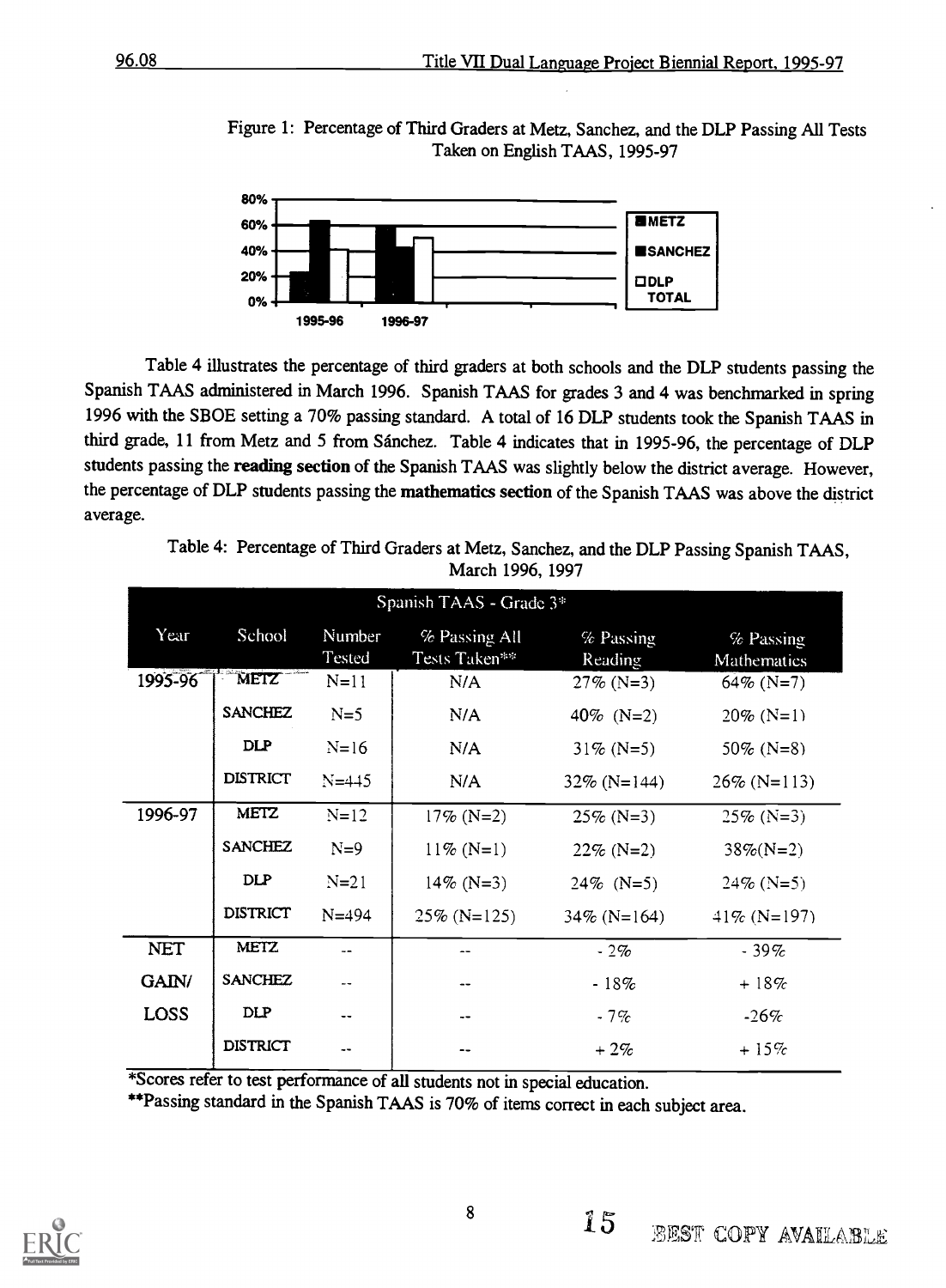## The Iowa Tests of Basic Skills (ITBS) (Goal 4.2)

The Iowa Tests of Basic Skills (ITBS) are norm-referenced tests (NRTs) designed to measure student achievement in broadly defined skill areas. Scores from NRTs (i.e., percentiles and grade equivalents) compare an individual student's performance with that of a nationwide sample of students at the same grade.

AISD students in grade 3 took the ITBS subtests in reading, language and mathematics; students in grade 5 and 8 took the ITBS subtests in reading, language, mathematics, social studies, and science (Rodgers &Wiser, 1994:19). In fall 1996, to assess academic achievement in English, the ITBS was administered to all DLP students in grades 1 and 3 who had reached a level 3, 4 or 5 on the English LAS. The ITBS testing at grades 3, 5, and 8 is mandated by the district. Thus, the DLP testing of grades 1 occurred concurrently with the district testing. The DLP purchased and administered the tests for grade 1, and they were scored by the district's testing office. The ITBS baseline data for the DLP were collected in October 1995 for grades 3 (and 5, for comparison only), and were collected in October 1996 for grades 1, 3, and 5. DLP students took the following ITBS subtests:

- $\bullet$  R = reading comprehension;
- $-L =$  language (spelling, capitalization, punctuation, usage, and expression);
- $M =$  mathematics (concepts, problem solving, and computation).

At present, there is no Spanish version of the English ITBS. However, Riverside Publishing, the publisher of the ITBS, anticipates producing a Spanish version by the year 2000.

Table 5 illustrates the DLP student achievement for grades 3 and 5 on the ITBS in October 1995 and October 1996. The acronym GE refers to Grade Equivalent, the grade and month of school in which a score would be made by an average student. For example, 2.3 is the score made by an average student in the third month of grade two. For students following the year-round education (YRE) calendar (such as at Metz and Sanchez schools), the calculation of GE is adjusted for the YRE calendar.

Baseline data of DLP third graders who took the ITBS in October 1995 indicate that their mean GE in reading was 2.5; in language was 2.7; and in mathematics was 2.8. In October 1996, DLP third graders who took the ITBS experienced a decline in mean GE for reading to 2.4 and a decline in mean GE for mathematics to 2.7. The mean GE for language remained at 2.7.



9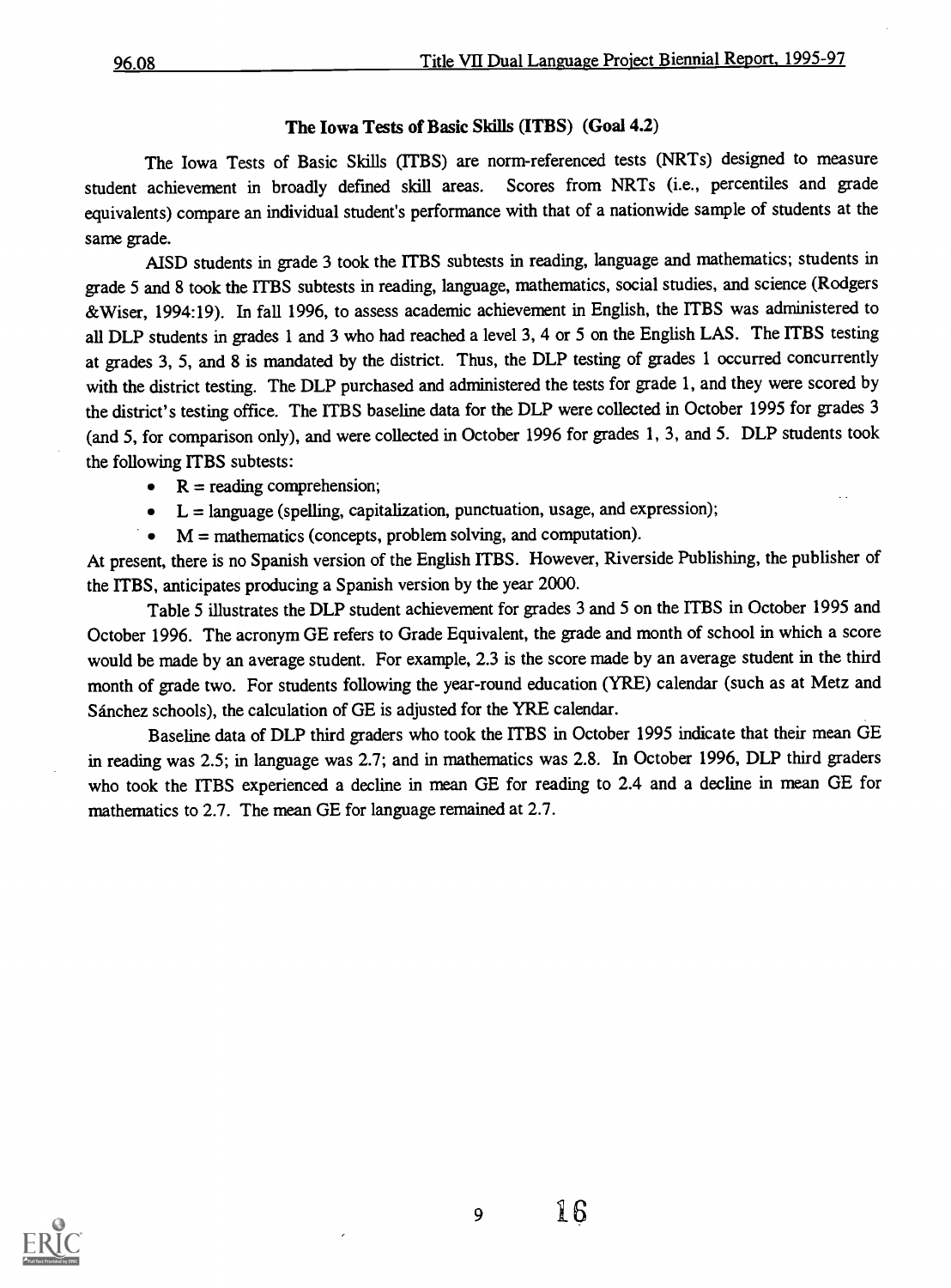|             |                 |                | Number    | Reading      | Language    | Mathematics    | <i><b>Imposite Totals</b></i> |
|-------------|-----------------|----------------|-----------|--------------|-------------|----------------|-------------------------------|
| Year        | Grade           | School         | Tested    | Mean GE*     | Mean GE     | Mean GE        | Mean GE                       |
|             |                 | <b>METZ</b>    | $N=0$     |              |             |                |                               |
| 1995-96     | 1 <sup>st</sup> | <b>SANCHEZ</b> | $N=0$     | 1995-96      | data is not | Available for  | first grade                   |
|             |                 | DLP            | $N=0$     |              |             |                |                               |
|             |                 | <b>METZ</b>    | $N=20$    | 1.2          | K.9         | 1.1            | N/A                           |
| 1996-97     | 1 <sup>st</sup> | <b>SANCHEZ</b> | $N=34$    | 1.2          | 1.0         | K.9            | N/A                           |
|             |                 | DLP            | $N=54$    | 1.2          | 1.0         | 1.0            | N/A                           |
|             |                 | METZ           | $N=41$    | 2.1          | 2.0         | 2.5            | N/A                           |
| 1995-96     |                 | <b>SANCHEZ</b> | $N=48$    | 2.9          | 3.3         | 3.0            | N/A                           |
|             |                 | <b>DLP</b>     | $N=89$    | 2.5          | 2.7         | 2.8            | N/A                           |
|             |                 | <b>METZ</b>    | $N=53$    | 2.3          | 2.7         | 2.7            | N/A                           |
| 1996-97     | 3 <sup>rd</sup> | <b>SANCHEZ</b> | $N=48$    | 2.5          | 2.3         | 2.6            | N/A                           |
|             |                 | <b>DLP</b>     | $N = 101$ | 2.4          | 2.7         | 2.7            | N/A                           |
|             |                 | METZ           |           | $+0.2$       | $+0.7$      | $+0.2$         | N/A                           |
| $+/-$ Gains |                 | <b>SANCHEZ</b> |           | $-0.4$       | $-1.0$      | $-0.4$         | N/A                           |
|             |                 | <b>DLP</b>     |           | $-0.1$       | $\pmb{0}$   | $-0.1$         | N/A                           |
|             |                 | <b>METZ</b>    | $N=44$    | 3.6          | 3.8         | 4.1            | 3.8                           |
| 1995-96     |                 | <b>SANCHEZ</b> | $N=50$    | 4.1          | 4.8         | 5.1            | 4.6                           |
|             |                 | <b>DLP</b>     | $N=94$    | 3.9          | 4.3         | 4.6            | 4.2                           |
|             |                 | <b>METZ</b>    | $N=37$    | 3.8          | 3.9         | 4.1            | 4.0                           |
| 1996-97     | 5 <sup>th</sup> | <b>SANCHEZ</b> | $N=41$    | 3.9          | 4.0         | 4.3            | 4.1                           |
|             |                 | DLP            | $N=78$    | 3.9          | 4.0         | 4.2            | 4.1                           |
|             |                 | METZ           |           | $+0.2$       | $+0.1$      | $\overline{0}$ | $+0.2$                        |
| $+/-$ Gains |                 | <b>SANCHEZ</b> |           | $-0.2$       | $-0.8$      | $-0.8$         | $-0.6$                        |
|             |                 | <b>DLP</b>     |           | $\mathbf{0}$ | $-0.3$      | $-0.4$         | $-0.1$                        |
|             |                 |                |           |              |             |                |                               |

Table 5: DLP Student Achievement on ITBS, October 1995, 1996

\*GE= Grade Equivalent

\*\* Scores refer to test performance of all students not in special education.

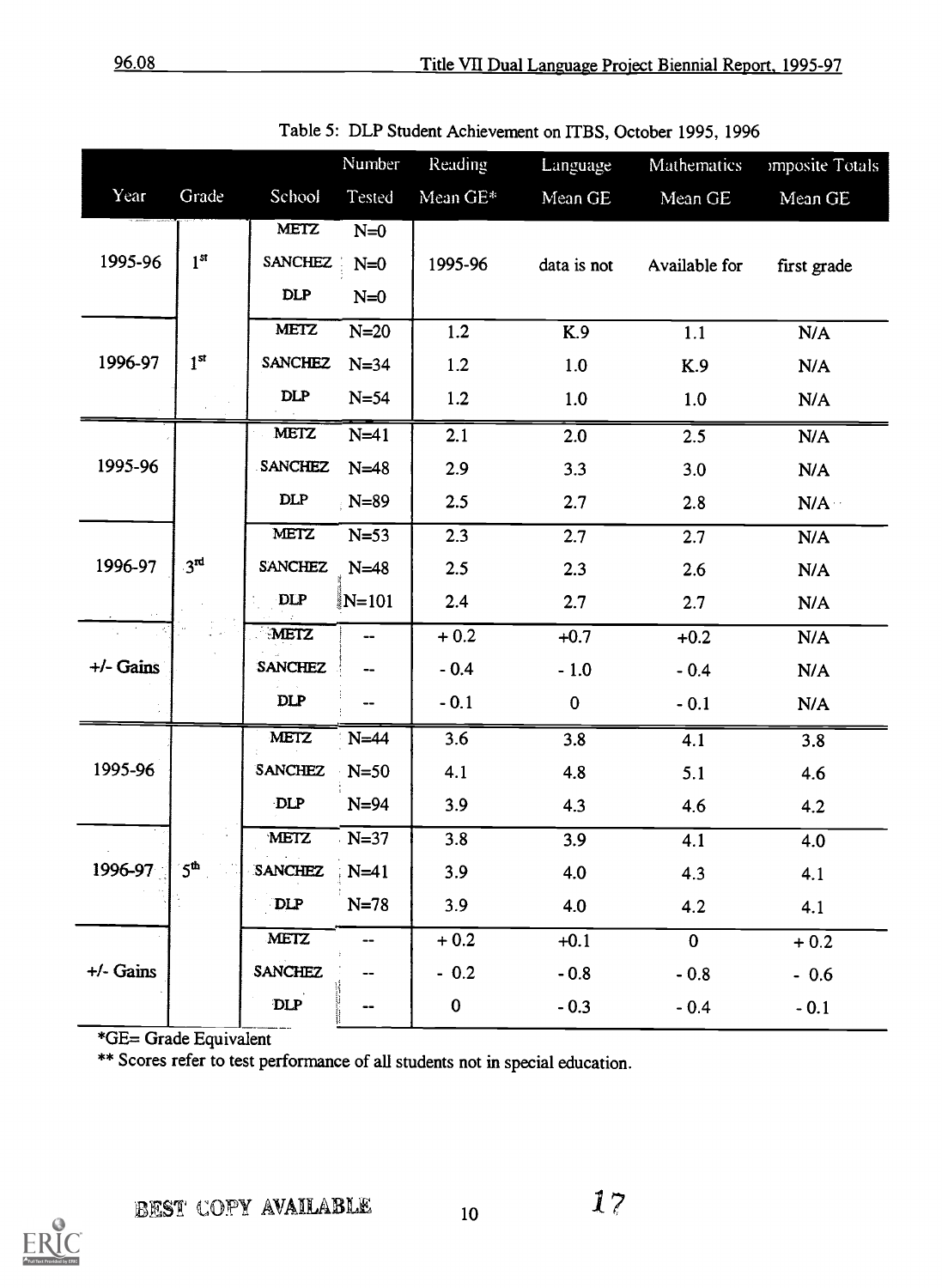## La Prueba de Realización, Segunda Edición (La Prueba) (Goal 4.3)

La Prueba is "designed as an assessment of the achievement levels of students whose primary language is Spanish and who may be more appropriately tested with an instrument written in Spanish rather than English" (Riverside, 1991: 4). La Prueba measures basic skills in reading, writing, mathematics, sciences, and social sciences.

La Prueba is currently administered by the district as an alternative assessment for students at grades 3-6 who do not take either the English TAAS or the Spanish TAAS. Since La Prueba is not mandated by the district or the state, the DLP purchased and administered the test. Scoring was done by the district's testing office. The DLP administered La Prueba in October of 1996 to all DLP students in grades 1-3 who scored a level 3-5 in the Spanish LAS to assess academic achievement in Spanish. The students took the following subtests:

- $R =$  reading (reading comprehension, vocabulary, word/study skills);
- $W =$  writing (grammar, spelling, capitalization, punctuation);

(given as a separate subtest in grades 3 and up only);

 $M =$  mathematics (problem solving, computation).

In December 1997, the DLP staff will administer La Prueba to measure reading/language and mathematics for grades 1 and 2 and measure reading, writing, and mathematics for grades 3-6.

Because the Spanish language La Prueba is not parallel to the English language ITBS, comparisons cannot be made between the test results for the DLP students. However, each test will give reliable measures of individual growth and achievement. The original decision for DLP staff to administer La Prueba in May 1996 for baseline data purposes was amended at the request of the principals at both schools because of their concerns about excessive testing. Thus, baseline data on Spanish academic achievement were collected in October 1996 and repeated measures will be made again in October 1997. Table 6 gives the La Prueba scores for DLP second, third, and fourth graders in 1996-97 who scored a 3, 4, or 5 level in the Spanish LAS.

|                                               |       |                | Number | Reading  | Language | Mathematics | Composite<br>Totals |
|-----------------------------------------------|-------|----------------|--------|----------|----------|-------------|---------------------|
| Year                                          | Grade | School         | Tested | Mean GE* | Mean GE  | Mean GE     | Mean GE             |
| $\lambda$ , $\lambda$ , $\lambda$ , $\lambda$ |       | <b>METZ</b>    | $N=6$  | 2.00     | N/A      | 1.92        | 1.90                |
|                                               | 2nd   | <b>SANCHEZ</b> | $N=8$  | 2.71     | N/A      | 2.54        | 2.55                |
| $\lambda$ . As<br>÷                           |       | DLP            | $N=14$ | 2.40     | N/A      | 2.27        | 2.27                |
| 1996-97                                       |       | <b>METZ</b>    | $N=9$  | 2.89     | 1.33     | 3.19        | 2.74                |
|                                               | 3rd   | <b>SANCHEZ</b> | $N=13$ | 3.82     | 4.12     | 4.12        | 3.65                |
|                                               | 104   | DLP            | $N=22$ | 3.44     | 2.98     | 3.74        | 3.28                |
|                                               |       | <b>METZ</b>    | $N=14$ | 4.34     | 3.87     | 3.94        | 3.63                |
|                                               | 4th   | <b>SANCHEZ</b> | $N=17$ | 4.66     | 6.41     | 5.12        | 4.82                |
|                                               |       | DLP            | $N=31$ | 4.52     | 5.26     | 4.59        | 4.28                |

Table 6: DLP Baseline Student Academic Achievement on La Prueba, October 1996

\* GE= Grade Equivalent

\*\* Scores refer to test performance of all students not in special education.

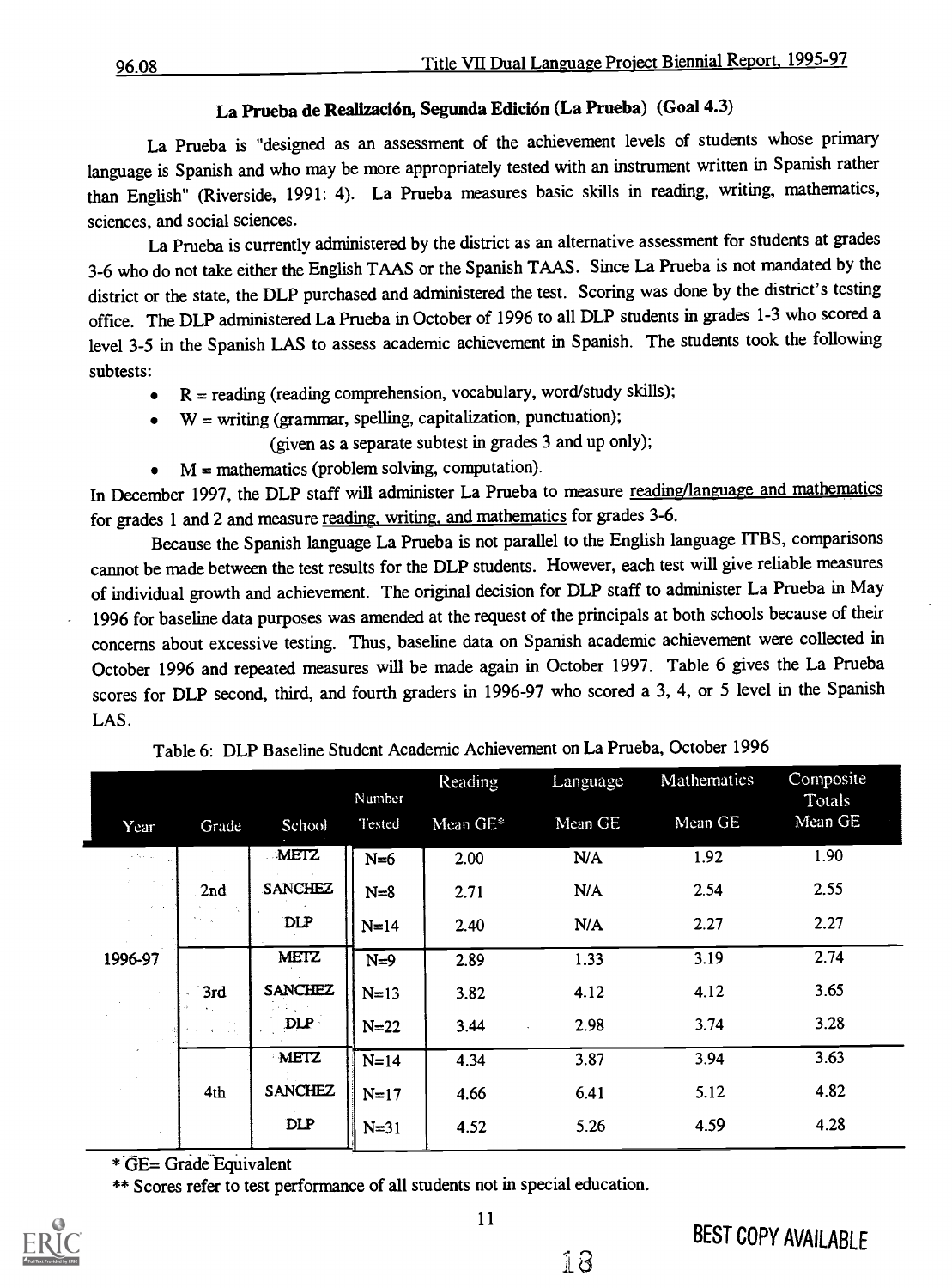## Peabody Picture Vocabulary Test- Revised (PPVT-R) & Test de Vocabulario en Imagines Peabody (TVIP) (Goal 4)

The Peabody Picture Vocabulary Test- Revised (PPVT-R) is "an individually administered, normreferenced, wide-range, power test of hearing vocabulary arranged in two parallel forms" which are designated L and M. The test is designed for persons 2 1/2 through 40 years of age who can see and hear reasonably well and who can understand Standard American English to some degree. Raw scores are converted to age-referenced norms. The Test de Vocabulario en Imagines Peabody (TVIP) is the Spanish version (Hispanic-American adaptation) of the PPVT-R. The PPVT-R and TVIP, although primarily used to measure receptive (hearing) vocabulary because they show the extent of English or Spanish vocabulary acquisition, can also be used as an achievement test (Dunn, 1981, p. 2, Dunn, 1986, p. 3). For reliability and validity purposes, all testers took a half-day training in the administration and scoring of both the PPVT and TVIP the tests.

When used as a pre- and posttest, the PPVT-R and/or TVIP can be used to measure growth in vocabulary as a result of language instruction in English (as measured by the PPVT-R) or Spanish (as measured by the TVIP) (Dunn, 1986, p. 5). Thus, PPVT-R/TVIP random testing conducted by the district provided some achievement data for the pre-K students. The testing provided pre- and posttest scores for a sample of pre-K students and will enable year-to-year comparisons on gains for the sampled students.

For the Title VII DLP purposes, the PPVT-R/TVIP results were included for Title I students sampled at Metz and Sanchez who were classified as LEP A or LEP B students and were receiving bilingual instruction in a pre-K program.2 For the year-round schools, the pretests were given in September 1995 and 1996 with the respective posttest given in May 1996 and 1997.

In 1995-96, eighty-two pre-K project (DLP) students were randomly sampled and administered the PPVT-R and/or the TVIP by district Title I evaluation personnel. Of the sample, 28 pre-K project students had pre- and posttest results for both the PPVT-R and the TVIP. Project students gained 13.0 standard score points on the PPVT-R, while gains on the TVIP were 1.6 standard score points. Note, however, that TVIP scores were higher upon pretest, and, thus, gains were smaller. Baseline data indicated that DLP students were above district average in the PPVT-R pre- and posttest scores and in PPVT-R gains made compared to districtwide students enrolled in bilingual instructional programs.

In 1996-97, seventy-five pre-K project students were randomly sampled and administered the PPVT-R and/or the TVIP by district Title I evaluation personnel. Of the sample, 29 pre-K project students had preand posttest results for both the PPVT-R and the TVIP. Project students gained 13.6 standard score points on the PPVT-R, while gains on the TVIP were 16.3 standard score points. Thus, from 1995-96 to 1996-97, DLP students made considerable gains in Spanish vocabulary acquisition (TVIP) from 1.6 to 16.3.

Table 7 gives the averages (in standard test scores) for pre-K students who took both the PPVT-R and the TVIP and who had pre- and posttest results. Standard test scores are based on national age norms, with a mean of 100 and a standard deviation of 15.

<sup>&</sup>lt;sup>2</sup> In Austin ISD, LEP students are assigned a LEP level based on their score on the IDEA oral proficiency test. Students who are identified as monolingual in a Language Other Than English (LOTE) are assigned LEP level A, students who are dominant LOTE are assigned LEP level B, bilingual LOTE students as LEP level C, and dominant English students as LEP level D.

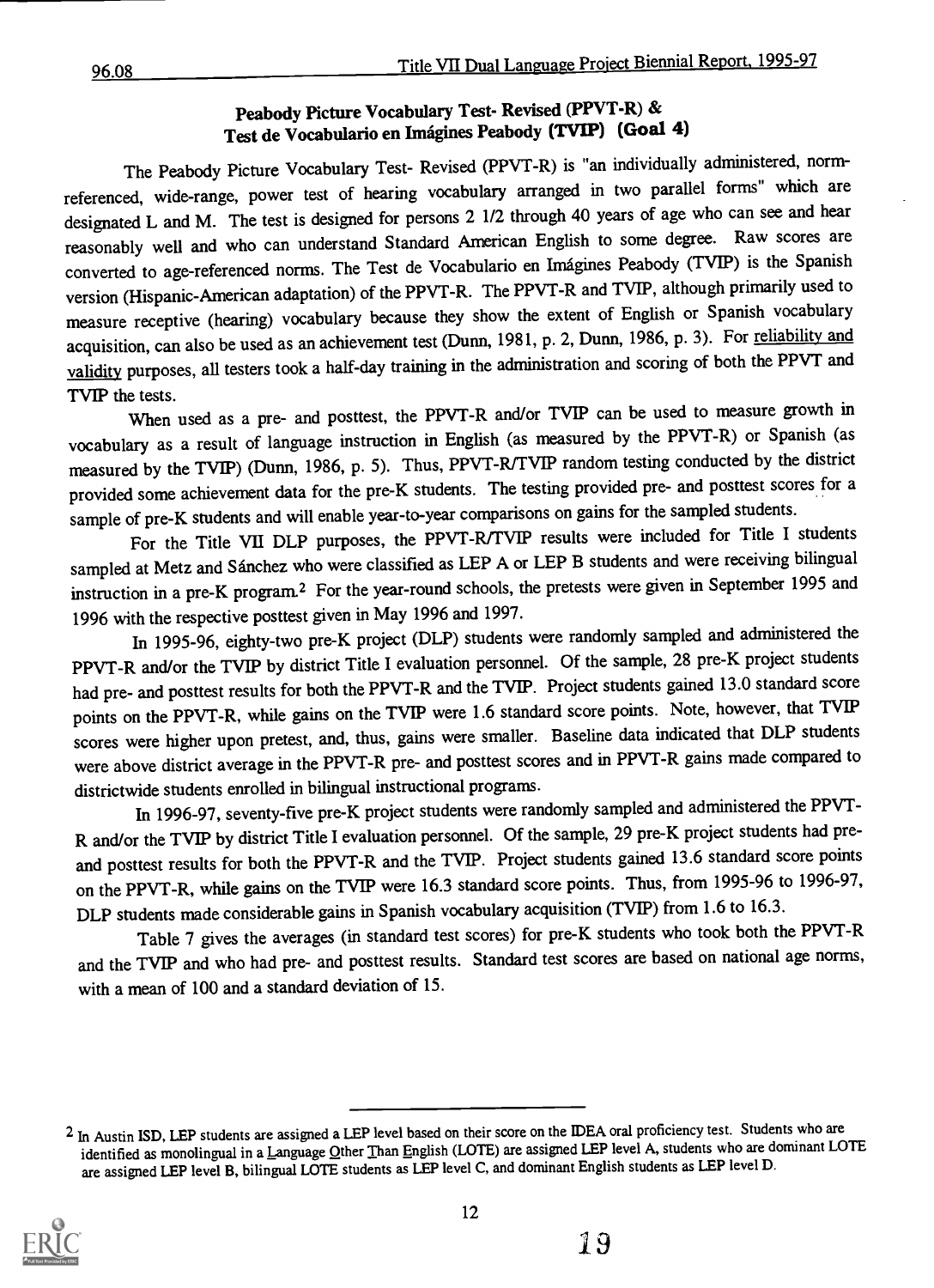|               |                 |           | <b>English Version</b>                          |                                                  |                | Spanish Version                               |                                                |              |
|---------------|-----------------|-----------|-------------------------------------------------|--------------------------------------------------|----------------|-----------------------------------------------|------------------------------------------------|--------------|
| Year          | School          | Number    | PPVT-R<br>Pretest<br>Average<br>(Std.<br>Score) | PPVT-R<br>Posttest<br>Average<br>(Std.<br>Score) | PPVT-R<br>Gain | TVIP<br>Pretest<br>Average<br>(Std.<br>Score) | TVIP<br>Posttest<br>Average<br>(Std.<br>Score) | TVIP<br>Gain |
| 1995-96       | <b>METZ</b>     | $N = 15$  | 45.6                                            | 64.1                                             | $+18.6$        | 79.6                                          | 81.4                                           | $+1.8$       |
|               | <b>SANCHEZ</b>  | $N = 13$  | 43.1                                            | 49.7                                             | $+6.6$         | 80.3                                          | 81.8                                           | $+1.5$       |
|               | DLP TOTAL       | $N = 28$  | 44.4                                            | 57.4                                             | $+13.0$        | 80.0                                          | 81.6                                           | $+1.6$       |
|               | <b>DISTRICT</b> | $N = 564$ | 36.8                                            | 47.9                                             | $+11.1$        | 83.7                                          | 90.0                                           | $+6.3$       |
| 1996-97       | <b>METZ</b>     | $N = 19$  | 42.7                                            | 56.4                                             | $+13.6$        | 74.5                                          | 91.3                                           | $+12.3$      |
|               | <b>SANCHEZ</b>  | $N = 10$  | 39.2                                            | 52.8                                             | $+13.6$        | 89.1                                          | 113.0                                          | $+23.9$      |
| $\sim$ $\sim$ | DLP TOTAL       | $N = 29$  | 41.5                                            | 55.1                                             | $+13.6$        | 82.4                                          | 98.8                                           | $+16.3$      |
|               | <b>DISTRICT</b> | $N = 678$ | 63.8                                            | 72.7                                             | $+8.9$         | 83.5                                          | 91.6                                           | $+8.1$       |
|               |                 |           |                                                 |                                                  |                |                                               |                                                |              |

Table 7: PPVT-R AND TVIP Averages For Sampled Pre-K Students, 1995-97

\*\* Scores refer to test performance of all students not in special education.

## LITERACY SKILLS IN ENGLISH AND SPANISH (GOAL 2.1 AND 2.2)

The DLP grant specifies for program students to develop grade-level appropriate literacy in both English and Spanish (Goal 2). A determination was made by project staff that appropriate assessment of reading literacy can be accomplished by evaluating the ITBS reading/language subtest (for grades 1, 3, and 5) and the TAAS reading portion (for grades 3, 4, 5, and 6).

Several options were discussed to evaluate writing literacy including portfolio assessment at each grade level, (i.e., year-beginning and year-end writing samples kept by the homeroom teacher), and using the LAS Writing subtest. After much discussion, a decision was made by program staff to limit evaluation of writing skills to the English and Spanish TAAS Writing test at grade 4 and to look at snapshots for the next four years of funding.

The TAAS written composition evaluates the following objectives: informative writing; sentence construction; English/Spanish usage; spelling, capitalization, and punctuation. Students are rated from 0 to 4. Students scoring a 0 or 1 are assigned an analytic scoring assessment of their written compositions to identify the types of deficiencies. Students scoring a 2, 3, or 4 have passed (met minimum expectations). In addition, students scoring 3 or 4 have mastered all written objectives (TEA, 1996: 6).

Table 8 shows the percentage of fourth graders passing the English TAAS Writing test. Of the DLP students who took the English TAAS Writing test, 92% passed in 1995-96, and 93% passed in 1996-97 indicating a 1% gain from the previous year. Thus, comparisons of the number of students who passed in 1995-96, with those passing in 1996-97, indicate that the DLP is meeting its goals of developing writing skills (Goal 2); and promoting increased academic achievement, as shown by an increased percentage of DLP students passing the TAAS Writing test (DLP Goal 4).

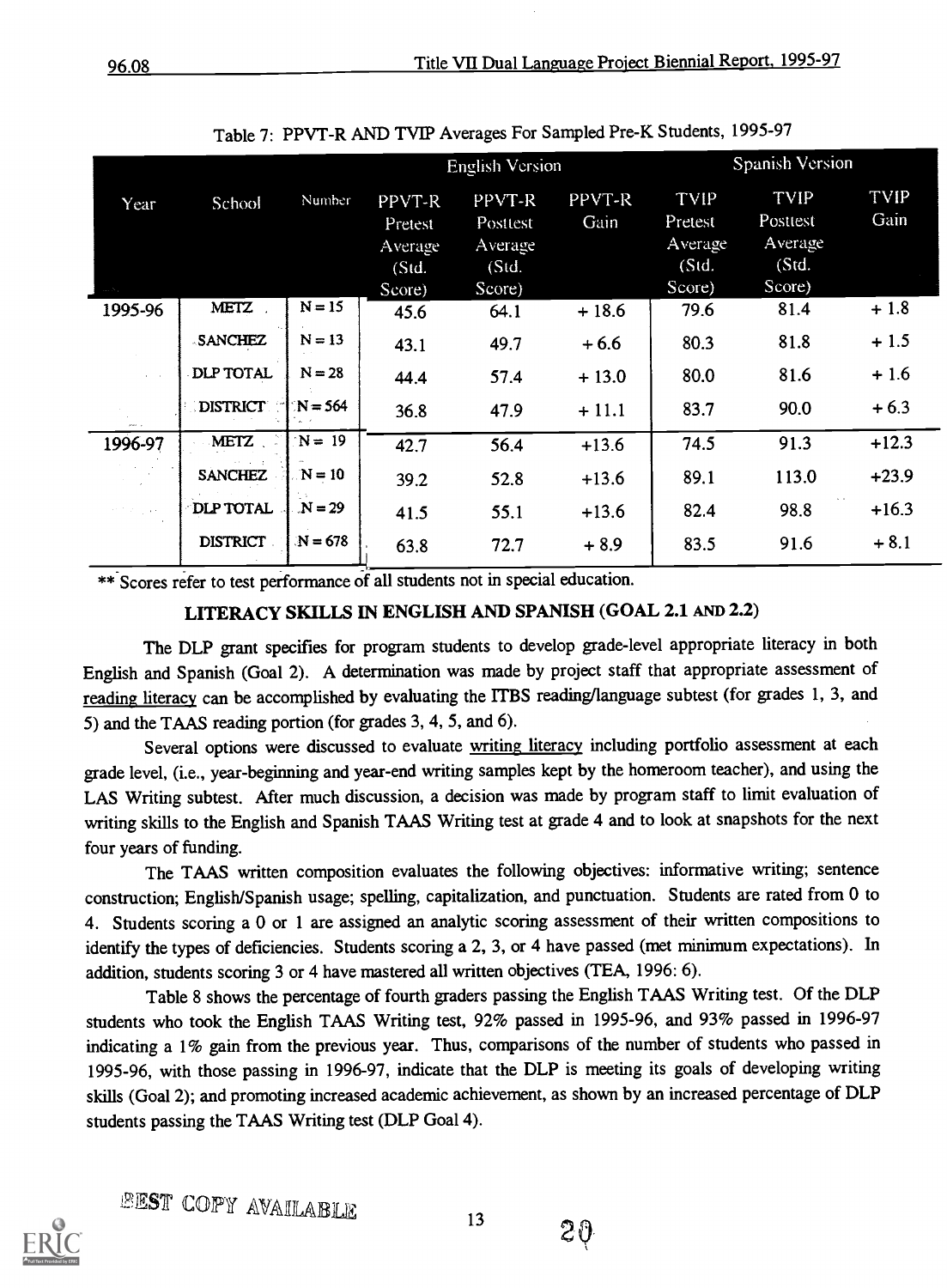|                                |                  |        |          | English TAAS Written Composition – Grade 4* |                |        |       |  |  |
|--------------------------------|------------------|--------|----------|---------------------------------------------|----------------|--------|-------|--|--|
| Year                           | School           | Number |          | Rating**                                    |                |        |       |  |  |
|                                |                  | Tested | $\theta$ |                                             | $\overline{2}$ | 3      | 4     |  |  |
|                                | <b>METZ</b>      | 30     | $0\%$    | 7%                                          | 70%            | 20%    | 3%    |  |  |
| 1995-96                        | <b>SANCHEZ</b>   | 31     | $0\%$    | 10%                                         | 68%            | 23%    | $0\%$ |  |  |
|                                | <b>DLP TOTAL</b> | 61     | $0\%$    | 8%                                          | 69%            | 21%    | 2%    |  |  |
|                                | <b>METZ</b>      | 45     | 0%       | 9%                                          | 62%            | 29%    | $0\%$ |  |  |
| 1996-97                        | <b>SANCHEZ</b>   | 43     | $0\%$    | 5%                                          | 58%            | 37%    | $0\%$ |  |  |
|                                | <b>DLP TOTAL</b> | 88     | $0\%$    | 7%                                          | 60%            | 33%    | $0\%$ |  |  |
| <b>NET</b><br><b>GAIN/LOSS</b> | <b>DLP</b>       | --     | $\bf{0}$ | $-1%$                                       | $-9%$          | $+12%$ | $-2%$ |  |  |

Table 8: Percentage of Fourth Graders Passing English TAAS at Metz, Sanchez, and the DLP, 1995-97

\*Scores refer to test performance of all students not in special education.

\*\* Passing standard in the English TAAS Writing test is a rating of 2, 3, or 4.

Because the Spanish TAAS Writing test at grade 4 was field-tested in March 1996 and benchmarked in March 1997, baseline data on literacy in Spanish were collected in March 1997. However, few DLP students took the Spanish TAAS Writing test. Comparisons of the number of students who passed in 1996- 97, with those passing in 1997-98, will evaluate the DLP goals of developing writing skills (Goal 2) and promoting increased academic achievement (increased percentage of DLP students passing the TAAS Writing test DLP Goal 4).

## VALUING BILINGUALISM IN ENGLISH AND SPANISH (GoAL 3.1, 3.2, AND 3.3)

Jim Cummins and other bilingual education specialists emphasize the need for the students and community to value bilingualism. Interviews with the DLP specialist, resource teachers, and PAC members indicate that students do show an increased interest in learning English and Spanish. A decision was made by the DLP staff not to administer formal attitudinal surveys to the students because the time and cost involved in developing reliable and valid student survey instruments would be prohibitive. In addition, administering the surveys would detract from valuable teaching time. Thus, student attitudinal change was obtained informally from teachers and indirectly from other assessments (academic achievement and literacy).

Preliminary attitudinal surveys were administered to DLP parents at the beginning of the grant cycle to assess their perception of the value of English/Spanish bilingualism. English and Spanish language translations of the attitudinal survey were developed with the assistance of the district Office of Program Evaluation. Parents chose the language version with which they felt most comfortable. Of the 45 parents who completed the survey,  $36\%$  (N=16) responded they were Spanish dominant,  $20\%$  (N=9) responded they were English dominant, 24% (N=11) responded they were bilingual, and 20% (N=9) did not respond to this section. Parental response was positive. Eighty-nine percent (89%) of parents indicated that they were pleased that their child would be learning two languages, and 88% indicated that learning in two languages would increase their child's understanding and appreciation of other cultures. Only 15% agreed with the statement "I think children get confused when learning two languages," indicating that the DLP has been

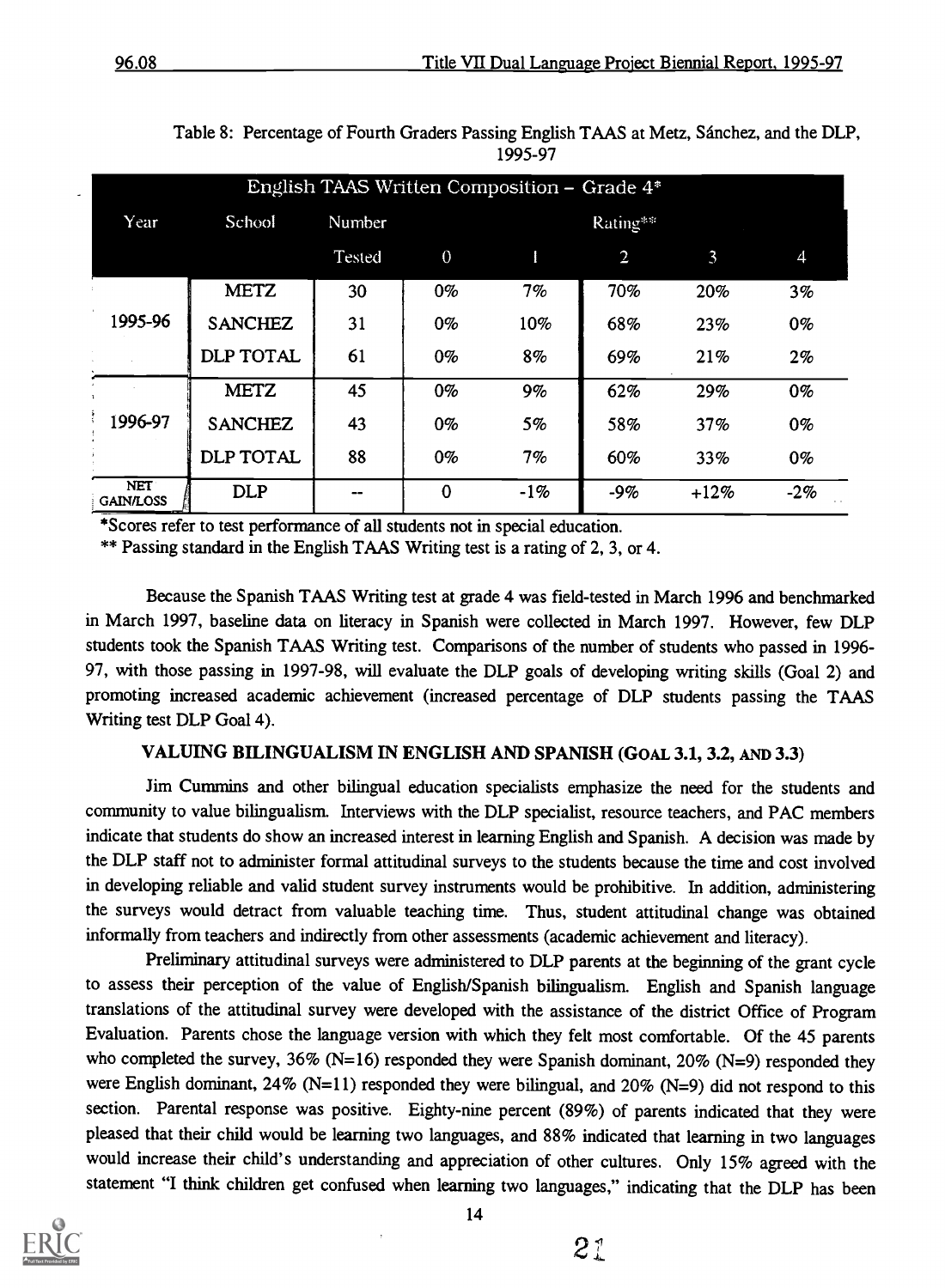successful in its efforts to educate the parents on the advantages of dual language instruction for their child(ren). Because the preliminary surveys were administered using only a bipolar scale (i.e., requiring a `Agee' or 'Disagree' response), the surveys will be readministered using a Likert scale and with a larger number of parents.

The surveys, using a 5-point Likert scale to measure gains, will be readministered also at the end of the five-year grant cycle to assess attitudinal changes to bilingualism. The end-of-grant survey will include parents who completed the beginning and mid-cycle surveys. Note, research indicates that attitudinal change is slow, sometimes taking several years.

## COMPARISONS OF LEP WITH NON-LEP STUDENTS

In 1996-97, 149 (32%) of 466 students at Sanchez and 152 (29%) of 517 students at Metz were classified as limited English proficient (LEP).3 In addition, up to 10% of the DLP students (at both campuses) were from migrant families, with over 81% of the students eligible to participate in the federal free or reduced-price lunch program.

To facilitate an effective dual language program involving LEP students, 16 of the 51 full-time teaching staff at Metz and 26 of the 54 full-time teaching staff at Sanchez hold Bilingual Education (BE) and/or English as a Second Language (ESL) credentials. In addition, 32 of the full-time staff at Metz and 35 of the full-time staff at Sanchez have received specialized training in second language acquisition (OBEMLA, 1997a, 1997b). As staff positions become available, the two campuses have hired teacher's aides, secretaries, a librarian, parent training specialists, counselors and other paraprofessional staff who are bilingual from their school resources to encourage the use of two languages.

A review of the data on English language proficiency and native language proficiency (in this case, Spanish) for LEP students indicate that at the pre-K and K levels, proficiency in English is generally low; about 56% are English proficient. Proficiency in the native language for the pre-K and K LEP students is higher, about 75%. Baseline data on Spanish proficiency at the higher grade levels indicate that approximately 10% of the LEP students were fluent in Spanish compared to even lower percentages of non-LEP students. The DLP goals include increasing the English and Spanish proficiency (oral, aural, reading, writing) of the LEP and non-LEP students. (See the sections in this report on Oral Language Proficiency, Literacy Skills, and Academic Achievement.)

The data on retention indicate that the potential retention rates for project LEP students were lower than that for LEP-refusals. Compared to the district's rates, both the LEP-served and LEP-refusals had high potential retention rates. (Gonzalez, 1997).

## IMPLEMENTATION

## CURRICULUM AND LANGUAGE OF INSTRUCTION IN RELATIONSHIP To STUDENT GRADES AND COURSE **OFFERINGS**

Recapitulating, the Title VII schoolwide Dual Language Project serves students in pre-K through sixth grade at two elementary schools. The main components of the DLP instructional program are  $\underline{A}$ Developmentally Appropriate Program for Teaching (ADAPTA) and Finding Out/Descubrimiento (FO/D). ADAPTA and FO/D have labels and materials in English and Spanish to promote dual language exposure.

<sup>3</sup> Membership taken April 4, 1997 for student demographic data.

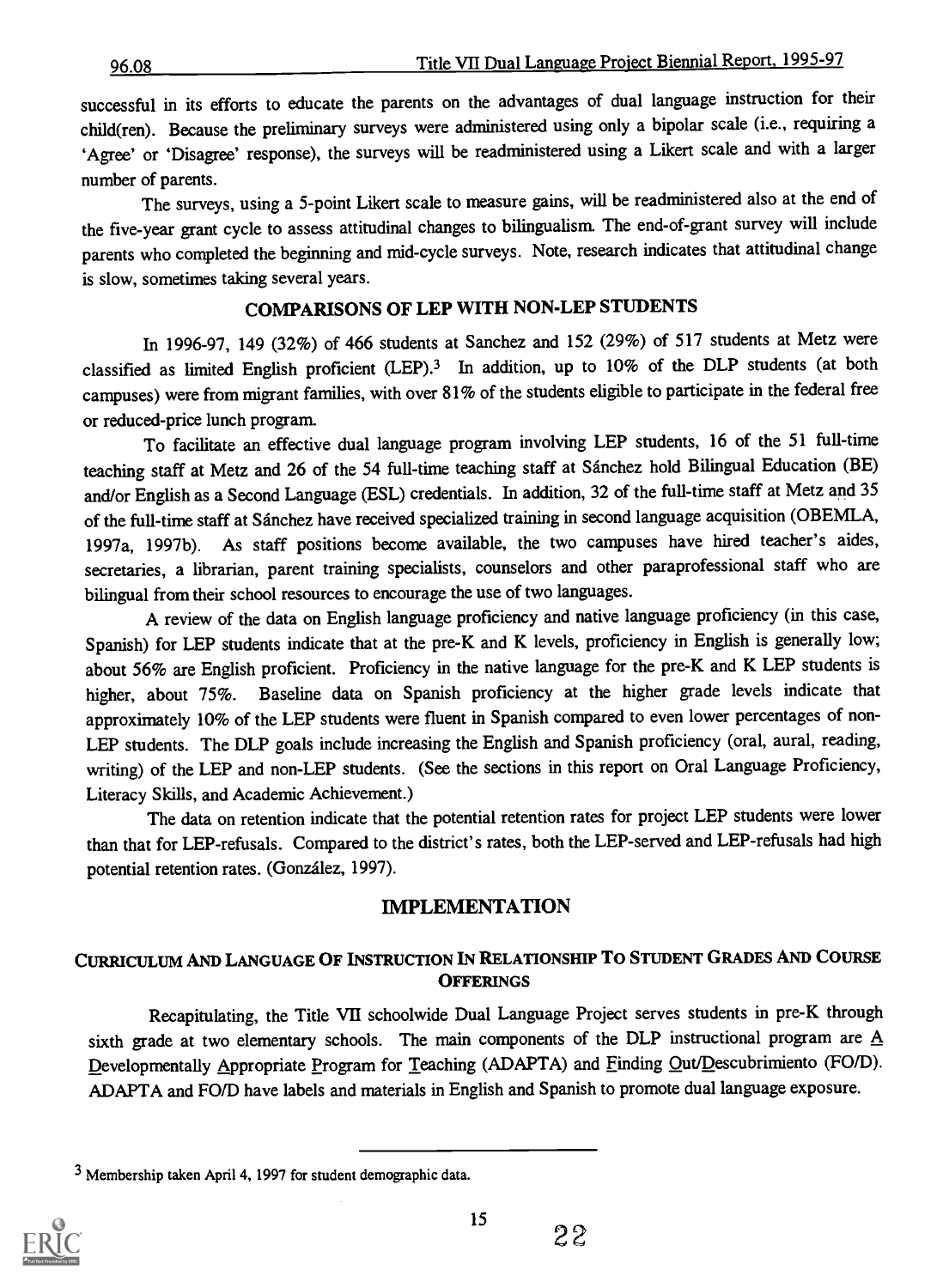The ADAPTA model for emergent literacy incorporates whole language strategies with Montessori instructional materials. Students learn the use of the manipulatives in small groups prior to working with them individually. While ADAPTA has several modules, the DLP has chosen to focus on five.

1. Practical Life Module- (Obj.1.1 and 1.2). This module encourages the development of fine and gross motor skills (a precursor to writing) hand-eye coordination, and good work habits--laying a foundation for the acquisition of later academic skills in reading, writing, science and mathematics. The lessons are real life activities, hence their name. The Practical Life Module is used by grades pre-K, pre-K/K, K, K/1, and 1 (the slashed groups represent the multi-age, multi-grade classrooms).

2. Language Module- (Obj. 2.1, 2.2, 2.3 and 2.4). The Language Module with its Individualized Language Activities (ILA) is designed to complement the school's reading and writing programs. The phonics-based ILA kits, available in both English and Spanish, allow students to use a moveable alphabet, metal insets, sandpaper letters, personal word banks, and various concrete and abstract miniatures and representations of objects for developing reading and writing skills. Grades pre-K, pre-K/K, K, K/1, 1, and 1 and 2 are provided instruction with the Language Module.

3. Sensorial Module- (Obj. 4.1, 4.2, and 4.3). Sensorial materials are designed to train the senses and are replete with mathematical and geometric concepts. Each apparatus is designed to help the child focus on a specific quality to be abstracted such as form, quantity, change, and distance. Sensorial lessons provide many opportunities for scientific vocabulary development. This module targets grades pre-K, pre-K/K, K/1, and 1.

4. Mathematics Module - Mathematics A and Mathematics B (Obj. 4.1, 4.2, and 4.3). These Montessori-based mathematics materials are organized so that the teaching of numeration comes first. The Mathematics Module materials for grades pre-K, pre-K/K, K, K/1, and 1 introduce students to number concepts relates to 1-10, teens, tens, sequencing and basic operations (with focus on addition and subtraction). Students are introduced also to the decimal system, linear intervals, odd/even numbers, and fractions. The Mathematics Module for grades 1/2, 2, 2/3, and 3, in addition to providing reinforcement on the concepts introduced in grades pre-K to 1, also focuses on multiplication, division, fractions, algebra, and geometry. For training purposes, both math for pre-K, K, and grade 1 and math for grades 1, 2, and 3, have two sections; Mathematics A refers to the first part of training (three days) and Mathematics B refers to the second part of training (three days).

5. Cultural Studies A- (Obj. 3.1). These activities include a variety of materials such as puzzle maps, control maps, labels, and landforms designed to develop concepts related to geography. Through sensorial exploration the students learn to integrate the physical characteristics of the land and water; understand how human affairs, past and present, impact the students; become aware of human dependency on, as well as the responsibility for, the habitat we share with other life forms. This module targets grades 1/2, 2, 2/3, and 3.

FO/D is a dual language science/mathematics program, based on Dr. Ed De Avila's research on neo-Piagetian development that uses cooperative learning for hands-on problem solving (Obj. 4.1, 4.2, and 4.3). FO/D is appropriate for the DLP since it is an integrated educational approach for the instruction of students from diverse cultural, academic, and linguistic backgrounds. FO/D is used principally in grades 2, 3, 4, 5, and 6.

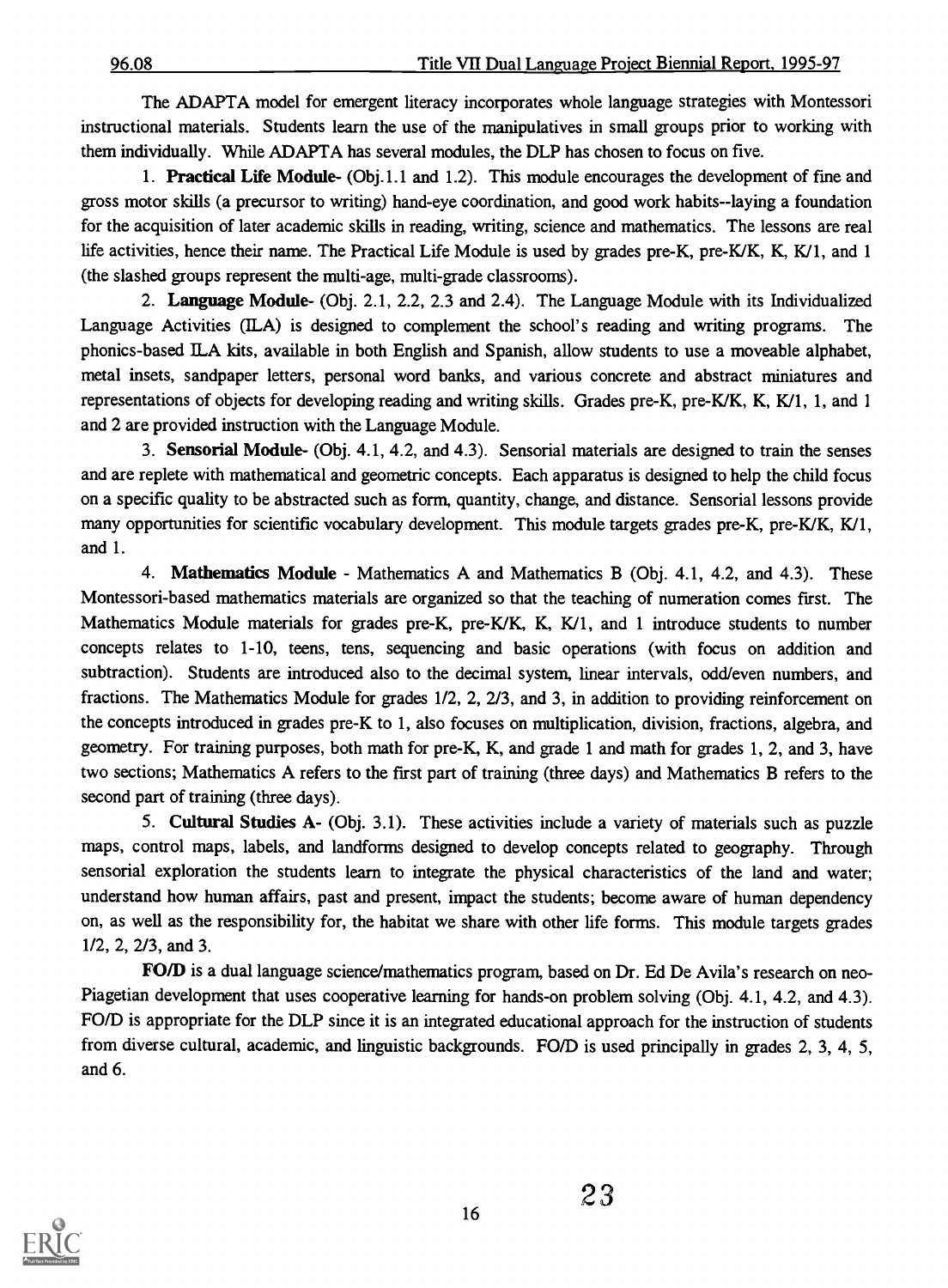Several teachers in the district are trained and/or familiar with ADAPTA and FO/D. However, the DLP is the only district program to use both instructional methods in a schoolwide setting to promote dual language instruction. The DLP has chosen to follow the 90/10 model for language development. The model distributes instructional time on a percent basis beginning with 90% in the first language (L1) and 10% in the second language (L2) in grade pre-K and one. The percent of time is modified gradually through the school grades, and increases to 50% in L1 and 50% in L2 by grades four through six.

The DLP instructional curriculum is aligned with the district's and the state's content standards and performance expectations. The curriculum DLP students receive is equivalent to the curriculum received by students in the same grade at other district schools. Curriculum and schedules are developed such that academic subjects are taught using materials appropriate for that grade level, and are appropriate for both the language majority and the language minority student.

#### PROGRAM MANAGEMENT AND EFFECTIVENESS OF PROGRAM MANAGEMENT

The two schools are moving toward systemic reform and are schoolwide Title I programs. Sitebased management and parent involvement are utilized at all phases of program planning and implementation. Sanchez practices inclusion for both the special education and the gifted students. Metz uses the resource teachers for these two groups and teaches content mastery.

The goals of the DLP are an integral part of the campus improvement plan (CIP) and the DLP action plan at both schools. In fact, the faculty and parents at each school have established priority areas of instructional goals. The DLP action plan is supported also by the Campus Advisory Council (CAC) at both campuses and the Parent Advisory Committee (PAC) for the overall DLP project. The CACs and the PAC contribute to instructional planning and the decision making process.

Hiring of staff for the program was done by the principals of both schools in conjunction with the district bilingual education coordinator. Program staff is supervised mainly by the Sanchez principal with input from the Metz principal. In addition, to increase their effectiveness, the program staff is evaluated annually using district policies and procedures. When necessary, the appropriate staff member is given recommendations to help improve his or her academic, interpersonal, or managerial skills.

Essential records are maintained on each campus. Both schools have access (read-only) to the district mainframe recordkeeping databases. Paper documentation is kept in a central location (in Sánchez) accessible to both principals and key personnel. The district evaluation staff and the DLP evaluation consultant have been instrumental in the development of data and/or flat files for mainframe recordkeeping and in training of the DLP secretary for data entry on a mainframe. In addition, the DLP staff have been provided hard copies of necessary assessment data files available on the mainframe.

Budget allocations and disbursements were planned and provided equally at both campuses. There was some delay in 1996 with release of funds for purchasing assessment materials that would arrive in time for the testing window assigned. This delay was due to the district switching to a new computerized accounting system. Otherwise, budget disbursement in 1995-96 was relatively uneventful; with seven percent (7%) of grant funds remaining unencumbered and allocated to the next funding year. For 1996-97, budget disbursement has been on-target.

Sanchez and Metz have strong administrative leadership, which has facilitated effective program management. In addition, Sánchez was included in the district's Title I Schoolwide Best Practices School Review. One reason for success was the strong leadership and the team-like approach to making an effective instructional program, in this case the Dual Language Program.



 $17 \t24$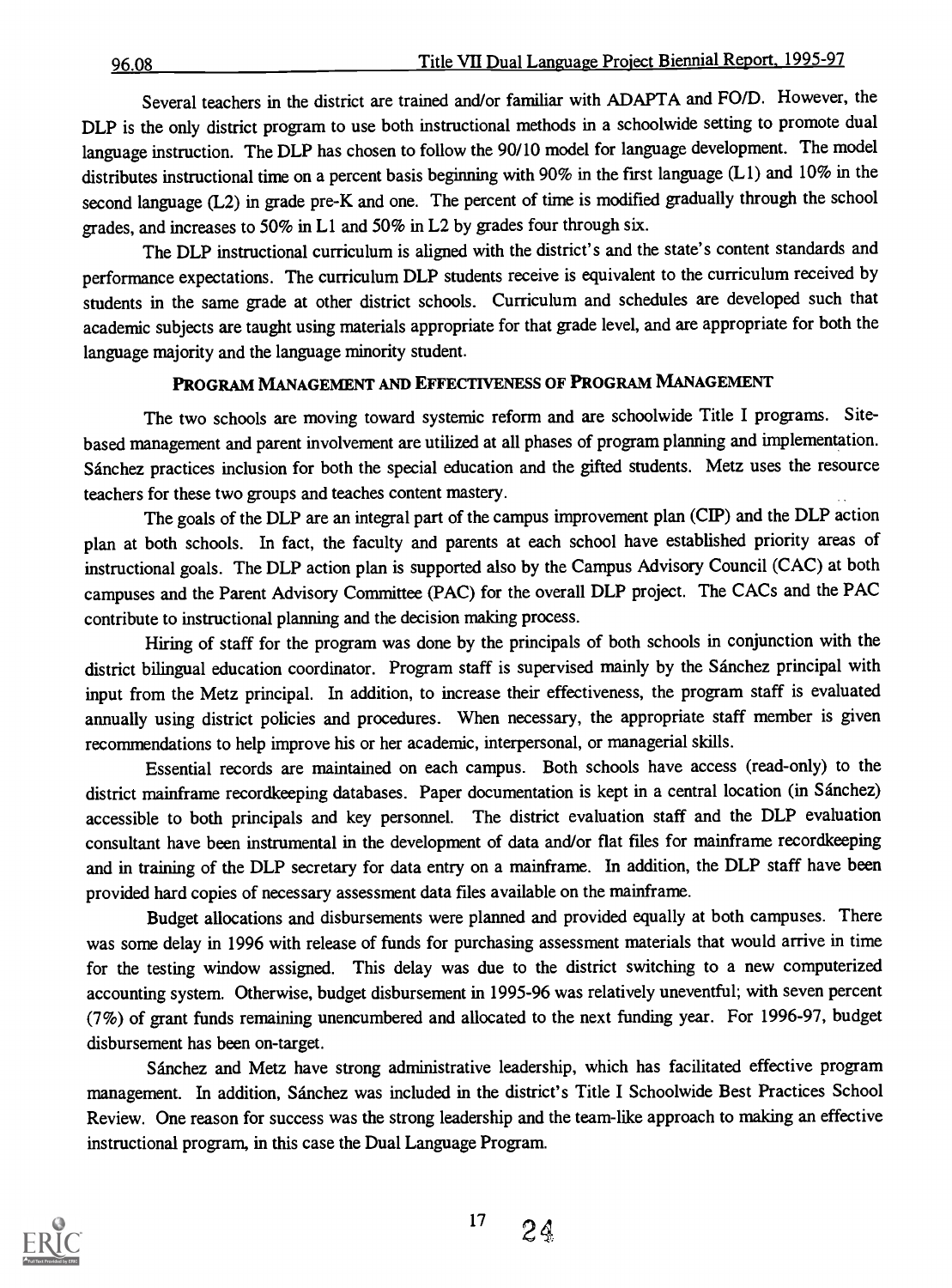#### PROFESSIONAL DEVELOPMENT ACTIVITIES

In 1995-96, all pre-K, K, and first grade teachers completed three days of training on the ADAPTA-Language Module and three days on the ADAPTA-Practical Life Module with one hour (per teacher) of clinical observation/consultation with the consultant. Second and third grade and special education teachers also received three days of training on the ADAPTA-Mathematics A Module. To provide implementation models, pre-K through third grade teachers, who participated in the staff development, visited local schools using the ADAPTA materials. The program ensured consultants who provided the training were certified Montessori teachers and/or highly qualified individuals with recent classroom experience. The project staff provided input to the consultants to ensure that the training addressed teachers needs.

In 1996-97, pre-K, K, and first grade teachers also received three days training on the ADAPTA-Sensorial Module and one day of Second Language Acquisition theory. Second to sixth grade teachers received two days of training on Literacy and Second Language Acquisition.

Finally, all special area teachers (art, music, physical education, and library) collaborated with their counterparts at the DLP sister school to develop multicultural instruction units for the 1995-96 and 1996-97 school years. Table 9 lists the major professional (staff development) activities for 1995-96 and 1996-97.

| Year                   | Teacher Grade  | Type of Training                         | Length                |
|------------------------|----------------|------------------------------------------|-----------------------|
| 1995-96                | Pre-K, K, 1    | <b>ADAPTA-Language Module</b>            | $3$ days $(18$ hours) |
|                        | Pre-K, K, 1    | <b>ADAPTA- Practical Life Module</b>     | $3$ days $(18$ hours) |
|                        | $2 - 6$        | Finding Out/Descubrimiento (FOD)         | $1$ day (6 hours)     |
| 1996-97                | Pre-K, K, 1    | <b>ADAPTA- Sensorial Module</b>          | $3$ days $(18$ hours) |
|                        | Pre-K, $K$ , 1 | Second Language Acquisition              | $1$ day (6 hours)     |
|                        | $2 - 3$        | <b>ADAPTA-</b> Mathematics A             | $3$ days $(18$ hours) |
| $\sim 3$<br>$\epsilon$ | $2 - 6$        | Second Language Acquisition              | $1$ day (6 hours)     |
|                        | $2 - 6$        | Literacy and Second Language Acquisition | $1$ day (6 hours)     |
|                        | $2 - 6$        | FO/D Training of Trainers                | 1 day (6 hours)       |
|                        |                | (one staff member per grade level)       |                       |

|  | Table 9: Staff Development Activities, 1995-97 |  |  |  |
|--|------------------------------------------------|--|--|--|
|--|------------------------------------------------|--|--|--|

Table 10 shows that during 1995-97, DLP teaching and administrative staff participated in eleven conferences supporting dual language instruction. Of the eleven conferences, DLP staff presented at four: the Texas Association of Bilingual Educators (TABE), the Region 13 Chapter 1/Title I Conference, the Bilingual Educators Student Organization (BESO), and the Chilean Teacher's Exchange Program. All professional development activities are closely linked to the objectives of the grant.

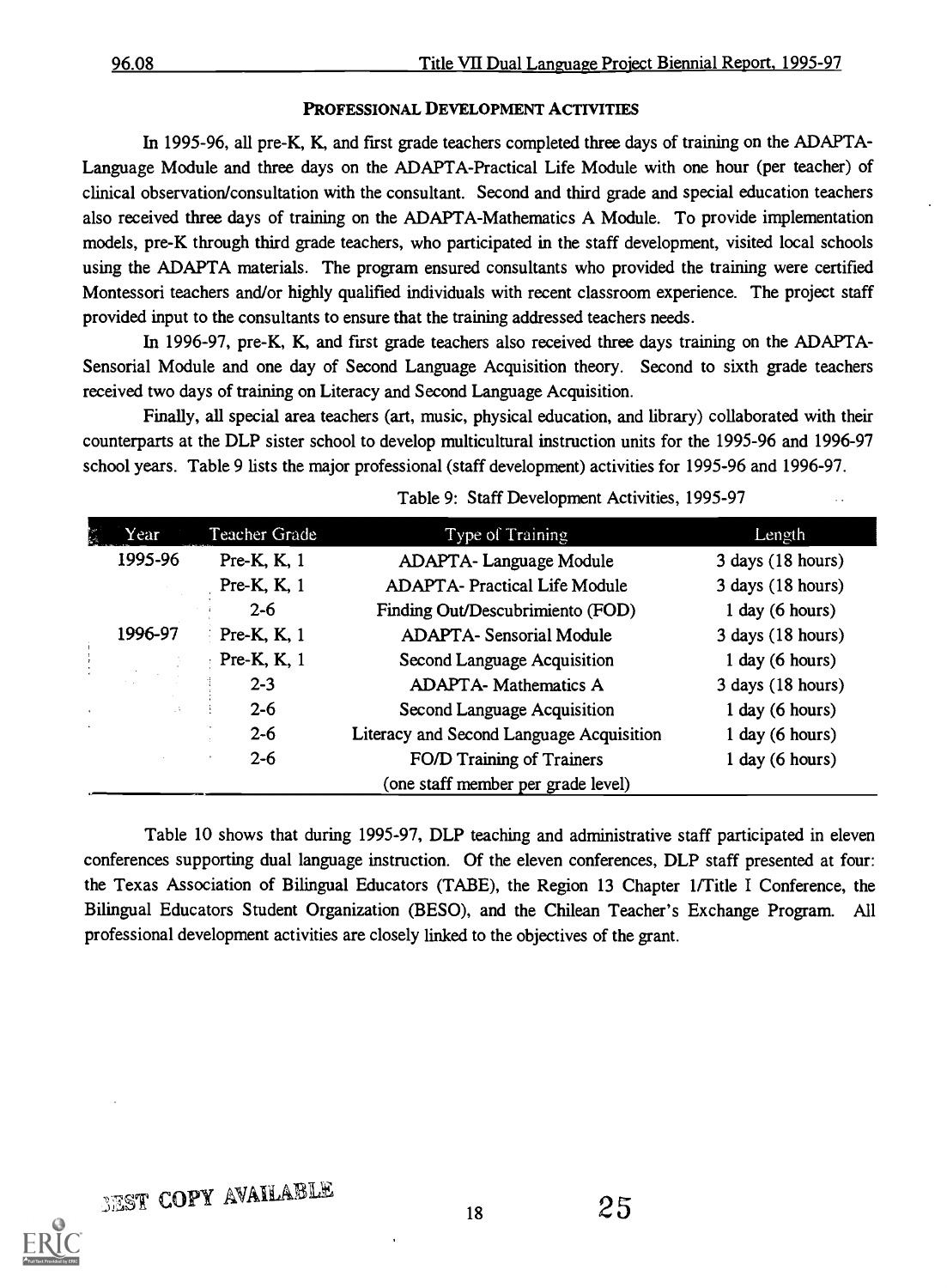| Type of Conference<br>Presented<br>Project Specialist &<br>Jan. 1996<br>Attended<br>Dual Language Network Conference<br>Austin, TX |
|------------------------------------------------------------------------------------------------------------------------------------|
|                                                                                                                                    |
|                                                                                                                                    |
| <b>Staff</b>                                                                                                                       |
| Project Specialist<br>Attended<br>Sept. 1996<br>Improving America's Public Schools<br>St. Louis, MO                                |
| Project Specialist<br>Oct. 1996<br>Presented<br>3ilingual Educators Student Organization. Austin, TX                               |
| (BESO)-University of Texas                                                                                                         |
| Project Specialist<br>Presented-<br>Oct. 1996<br>Chilean Teacher's Exchange Program<br>Austin, TX                                  |
| bilingual session                                                                                                                  |
| <b>Project Specialist</b><br>Presented-<br>Texas Association of Bilingual Educators Ft. Worth, TX<br>Nov. 1996                     |
| bilingual session<br>(TABE)                                                                                                        |
| Project Specialist &<br>Attended<br>Texas STAR Center-<br>Dec. 1996<br>San Antonio,                                                |
| <b>Staff</b><br>1 <sup>st</sup> Dual Language Conference.<br>TX                                                                    |
| Project Specialist &<br>National Association of Bilingual<br>Attended<br>Feb. 1997<br>Albuquerque,                                 |
| <b>Staff</b><br><b>Education (NABE)</b><br><b>NM</b>                                                                               |
| Project Specialist &<br>April 1997<br>Attended<br>Central Texas Educators' Spring<br>Austin, TX                                    |
| <b>Staff</b><br>Conference, 1st Annual Bilingual/ESL.                                                                              |
| Para Los Ninos/For the Children                                                                                                    |
| <b>Project Specialist</b><br>Presented-<br>April 1997<br>Region 13 Chapter 1/Title 1<br>Austin, TX                                 |
| Metz Principal<br>bilingual session<br><b>Parent Training Conference</b>                                                           |
| El Que, El Porque, Y Cuando                                                                                                        |
| Project Specialist &<br>May 1997<br>Attended<br><b>Effective Language Acquisition by</b><br>Austin, TX                             |
| 3 teachers<br>Stephen Krashen                                                                                                      |
| Project Specialist,<br>Attended<br><b>Texas Parent Involvement Planning</b><br>May 1997<br>Austin, TX                              |
| Sánchez Principal,<br>Meeting: STAR Center Demonstration                                                                           |
| <b>Parent Trainer</b><br>Schools                                                                                                   |

|  |  | Table 10: DLP Staff Participation in Conferences and Presentations, 1995-97 |  |  |  |
|--|--|-----------------------------------------------------------------------------|--|--|--|
|--|--|-----------------------------------------------------------------------------|--|--|--|

To ensure support to staff at both campuses in the implementation of the ADAPTA, FO/D, and dual language instruction, the following resources have been developed.

- Training by experienced consultants as indicated in Table 9 and preceding narrative.  $\bullet$
- Training manuals for the workshop participants to:  $\bullet$ 
	- Record methods taught by the consultant for use by the teacher,
	- Develop teaching plans and strategies,
	- Record specific lesson sequence for teaching cognitive skills, and
	- $\bullet$ Use program-specific manipulatives.
- A library of videotaped demonstrations for all lessons and materials for all ADAPTA modules  $\bullet$ taught. The modules are available for staff checkout.

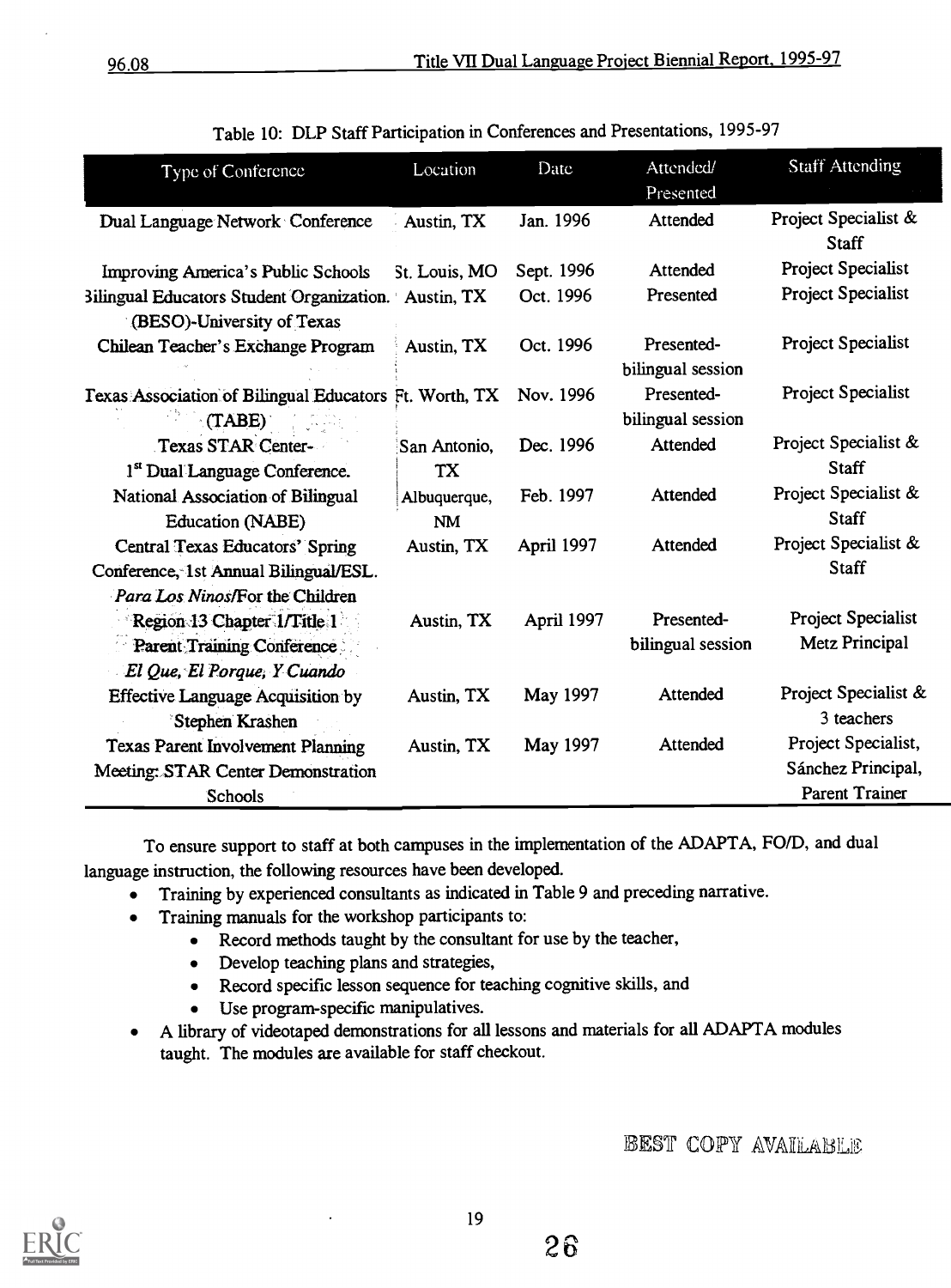- A library of resources on dual (two way) language instructional programs, organized by type, effectiveness, and geographic location. This information is kept on both campuses and is available for staff or parent checkout.
- The project resource teachers provided direct support to the staff by:
	- Teaching specific lessons in ADAPTA modules on teachers' request.
	- Preparing and setting up new manipulatives and other teaching materials.  $\bullet$
	- Evaluating and giving teachers feedback on their use of the new materials and on ways to incorporate the materials more effectively into the curriculum.
	- Collaborating with grade-level teams on various planning efforts, i.e., scheduling and  $\bullet$ lesson planning.
	- Training parents on the use and preparation of the materials.  $\bullet$

All professional development activities directly support the objectives of the grant.

The parents are an integral part of the DLP. The DLP Parent Advisory Council (PAC) has met at least six times (two times a semester) during 1995-97. Parents are also encouraged to participate in professional conferences. Two DLP parents, along with the project specialist, the two resource teachers, and two classroom teachers attended the Texas Association of Bilingual Educators (TABE) Conference in November 1996 at Ft. Worth, Texas. The parents later reported to the PAC what they had gained from TABE. Two other DLP parents, along with two administrators, and the two resource teachers, and two classroom teachers, attended the National Association of Bilingual Educators (NABE) Conference in February 1997 in Albuquerque, New Mexico. Parents had the opportunity to report to other parents on their participation to the PAC. All conferences attended support the objectives of the grant, but especially (Obj. 3.1, 3.2, and 3.3).

Table 11 shows the DLP parent training activities for 1996-97. Similar parent training activities were offered in 1995-96. Table 12 indicates the DLP cultural activities offered to parents and students to improve attitudes toward English and Spanish bilingualism (Obj. 3.1, 3.2, 3.3).

|   | Type of Training                           | No. of<br><b>Sessions</b> | No. of<br><b>Participants</b> | Location     | Date            |
|---|--------------------------------------------|---------------------------|-------------------------------|--------------|-----------------|
|   | Self Esteem Development- Cara y Corazon    | 6                         | 10                            | Sánchez      | Jan.-April 1997 |
|   | Parent to Parent-Padre a Padre             |                           |                               |              |                 |
|   | (Drug Education – 8-part video)            | 16                        | 13                            | Sánchez/Metz | Apr.-June 1997  |
|   | Family Math                                |                           | 85                            | Sánchez      | Sept.-Jan. 1997 |
|   | <b>Family Literacy</b>                     |                           | 85                            | Sánchez      | Feb.& May 1997  |
|   | Family Math & Family Literacy              |                           | 90                            | Metz         | Feb.& May 1997  |
|   | Parent/Child Computer Classes              | 8                         | 35/120                        | Sánchez/Metz | Feb, June 1997  |
|   | Introduction to ADAPTA for Parents         | 2                         | 10                            | Sánchez/Metz | March 1997      |
| ÷ | Introduction to ESL for Older Students and |                           |                               |              |                 |
|   | Cooperative Learning and ESL               |                           | 50                            | Sánchez/Metz | Feb. 1997       |

|  | Table 11: DLP Parent Training Activities, 1996-97 |  |
|--|---------------------------------------------------|--|
|--|---------------------------------------------------|--|

BEST COPY AVAILABLE

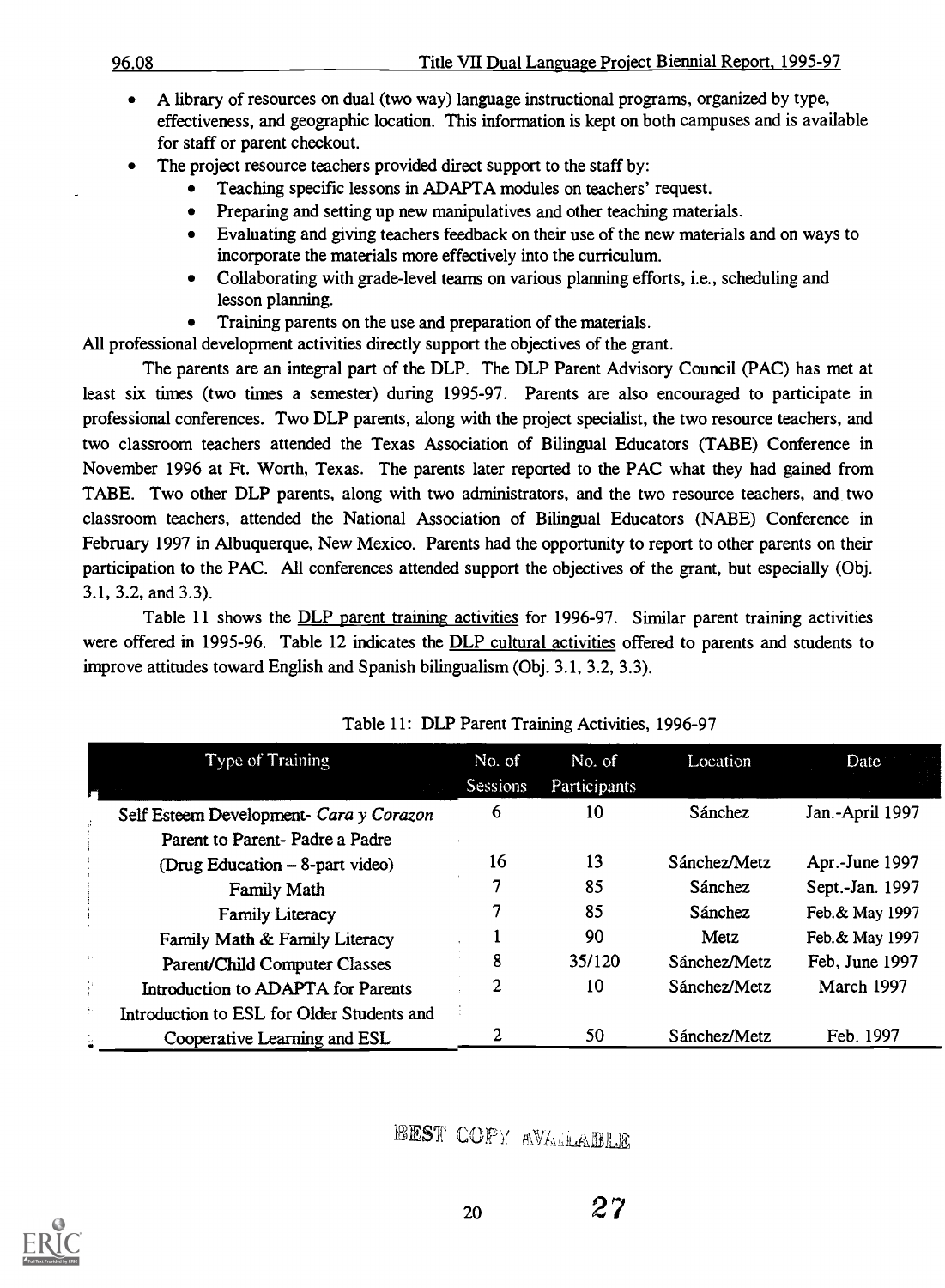| Type of Training                        | No. of<br>Sessions | No. of<br>Participants | Location     | Date       |
|-----------------------------------------|--------------------|------------------------|--------------|------------|
| Pan de los Muertos-Cooking Class        |                    | 15                     | Metz         | Nov. 1996  |
| Dia de los Muertos-Parade               |                    | No count               | Metz         | Nov. 1996  |
| <b>Home Craft Classes</b>               | 2                  | 25                     | Metz         | Dec. 1996  |
| Tamale Making-Fund Raising              |                    | 35                     | Metz         | Dec. 1996  |
| Dia de las Madres-Reception             |                    | 12/90                  | Sánchez/Metz | May 1997   |
| Grandparents' Day Luncheon              |                    | 50                     | Sánchez      | Sept. 1996 |
| Dia de los Muertos Altar Observance     |                    |                        |              |            |
| Biographical study of George I. Sánchez |                    | 125                    | Sánchez      | Nov.1996   |
| Cinco de Mayo Heritage Celebration      |                    | 50                     | Sánchez      | May 1997   |

Table 12: DLP Cultural Activities for Parents, 1996-97

Thus, as can be seen from Tables 9, 10, 11, and 12, DLP teaching staff, administrative staff, and parents were given the opportunity to participate in professional development activities. The professional development activities were closely linked to increasing student learning. In addition, all professional development activities supported the objectives of the grant.

## PROGRAM CONTEXT (CONTEXT INDICATORS)

The DLP shares planning with several programs including federal Title I Title I Migrant, Title II, Title IV, state, district, and city funds. In addition, collaborative relationships are ongoing with the following:

- the Charles A. Dana Research Center,
- the University of Texas College of Education,  $\bullet$
- the STAR4 Center at the Intercultural Development Research Association (IDRA),
- Americorps,
- business partners, and
- community organizations.

These collaborations promote teacher training, parent education, and provide for a stronger dual language instructional program.

Title I Migrant/Tide I Part A - Helping Disadvantaged Children Meet High Standards. In 1995-96, funds from Title I (from Metz and Sanchez) were used to establish an emergent literature collection in English and Spanish for developing grade level reading skills in both languages. In 1996-97, Sanchez and Metz matched Title VII monies with Title I and district grants to create a dual language library of multi-level software (the Accelerated Reader Program) on site. The software is housed in the literacy centers at both schools and is available for teacher checkout. By collaborating with the efforts of the Title 1 program, which provides service for similar students, the DLP increased its' likelihood of delivering the best possible education to limited English proficiency students.

 $4$  STAR = Support for Texas Academic Renewal

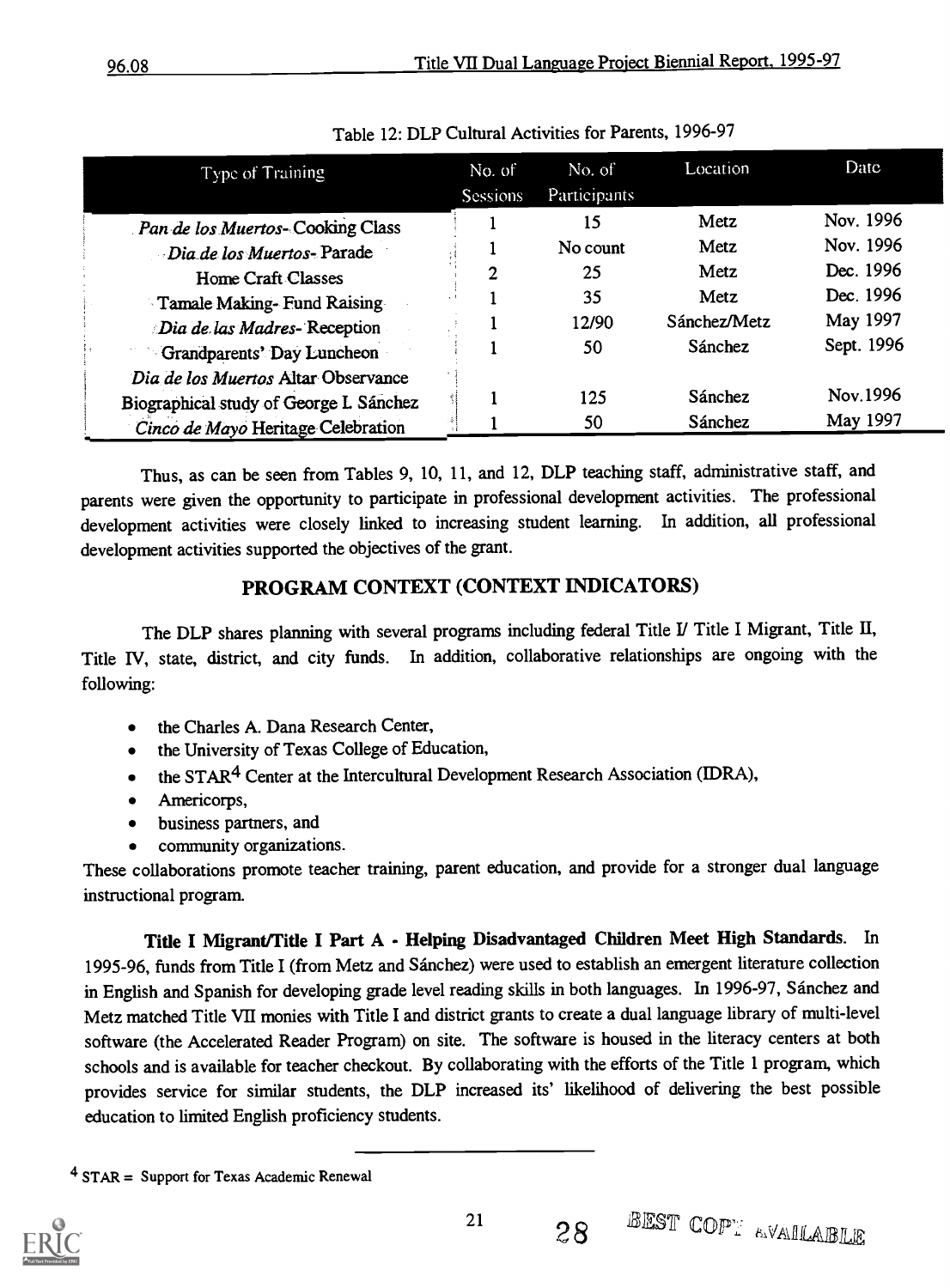Title H Part B - Dwight D. Eisenhower Professional Development. In 1995-96 and 1996-97, Title II funds at both DLP campuses were used to meet state standards and to plan science and language programs for DLP students. In 1996-97, Sanchez used Title II funds to purchase, for 14 teachers and the DLP specialist, Frameworks--a package that sensitizes teachers to language learning and language processes (writing, spelling, and reading). In 1996-97, Metz chose to use the Title II funds for teacher training; 15 teachers participated in workshops and conferences on AIMS, Math TAAS, Math TAASercise, and Archaeology. The DLP used the Title II supplemental fmancial assistance to ensure that DLP teachers, and, where appropriate, other staff and administrators, were given access to sustained and intense high-quality professional development that would have a positive impact on the teacher's performance in the classroom. The Title II training was aligned to the state's content and performance standards in the core academic subjects with a focus on science and mathematics.

Title IV - Safe and Drug Free Schools and Communities. The DLP coordinated with Title IV in 1995-96 and 1996-97 to provide a comprehensive drug and violence prevention program designed for all students and staff. DLP (Title VII) funds and Title IV funds purchased "Parent-to-Parent/Padre-a-Padre," a drug education training program with an eight-part videotape in both English and Spanish. Presentations involved the coordinated efforts of parents and community at both campuses.

Optional Extended Year Program (State funds). This funding authorized by the Texas Education Code (TEC) Section 29.082 is a state compensatory education allotment and provides for an optional extended-year program for students in grades K-8 to reduce and ultimately eliminate student retention. The DLP offered the extended year program at Sanchez for 30 days in July 1996 and July 1997, and at Metz as two 14-day intercessions in March 1996, 1997 and November 1996, to economically disadvantaged students in grades K-6 who were identified as not likely to be promoted to the next grade level.

District EXCEL Grants. These district discretionary funds were used to supplement Title VII funds for teacher training at both DLP schools. At Sánchez, the funds were used for curriculum alignment (staff training) and technology. At Metz, the EXCEL funds provided for a bilingual teacher to work with atrisk students. At Metz, the funds were also used to purchase big (oversize) books in both languages. Thus, the DLP ensured that EXCEL monies were used to maximize impact of the DLP program

District Hold-Harmless Funds. These special district discretionary funds were received by both schools and were beneficial to the to the DLP in 1995-96 and 1996-97. At Sanchez, the funds were used to hire a bilingual counselor, a half-time technology teacher, and a half-time resource teacher in 1995-96, and to purchase materials and software in 1996-97. At Metz, in 1995-96 and 1996-97, the funds were used to supplement teacher supply accounts, for field trips, staff development, and library books. The DLP ensured that EXCEL funds worked collectively with Title VII to be mutually beneficial to the DLP students.

City Funds. City funds supplemented Title VII funds to provide some after-school classes, clubs and field trips, mostly bicultural and bilingual programs at both campuses. In particular, at Metz, the afterschool class used the funds to purchase soil, fertilizers, netting, and caterpillars to create a butterfly garden that taught students about nature cycles and care of the environment. Metz used city funds for a Strategic Intervention for High-Risk Youth (SIHRY) program that targets sixth graders who meet specific criteria for being at-risk. SIHRY offers counseling, tutoring, and follow-up of the students through middle/junior high school.

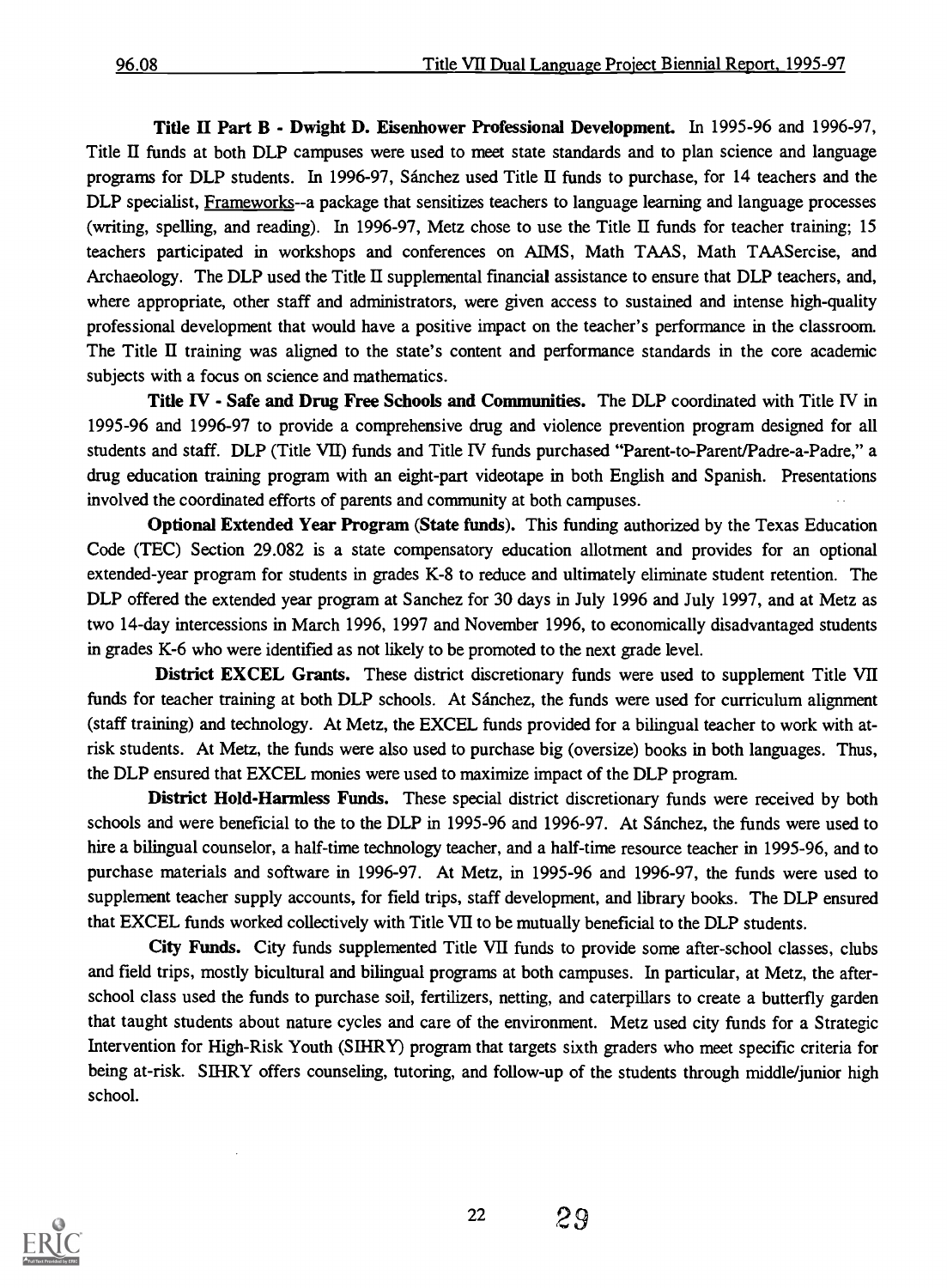## PROGRAM RESPONSIBILITIES AND CONSEQUENCES

The DLP is implementing out the program that was funded in the grant proposal effective October 1995 (see pp. 1-2). As mentioned earlier, both campuses are actively involved in systemic reform and are working toward capacity building; and fostering the development of the Dual Language Program. The DLP attempts to strengthen the learning of the LEP, and linguistically and culturally diverse students at both campuses (see pp. 17-21).

The DLP is achieving the goals of IASA and demonstrating progress by:

- Offering comprehensive dual language instruction to students in grades pre-K to four (see pp.  $\bullet$ 15-16).
- Developing student oral proficiencies in English and Spanish (Obj. 1, see pp. 4-6);
- Developing grade-level appropriate literacy in English and Spanish (Obj. 2, see pp. 13-14);
- Changing the attitudes toward bilingualism of the students, parents, community and school (Obj. 3, see pp. 14-15); and
- Increasing student achievement levels in reading, language, and mathematics (Obj. 4, see pp. 6- 13).

Sanchez was included in the district's 1995-96 Title I Best Practices Review for overall high student achievement and gains in student achievement. For example, the percent passing TAAS is higher than district and state percentages in both reading and writing. In addition, Sánchez was chosen as a STAR Center Demonstration School, and thus will become a state Parent Involvement Training site in fall 1997.

Metz is continuing its successful multi-age grouping which focuses on the development and not on the grade level of the student. With multi-age groupings, the student stays with the teacher for two years, which increases the development of student-teacher bonding and parent-teacher interaction. Metz was featured in the television news for its Adopt-A-Pilot Program, sponsored by Southwest Airlines. An airline pilot visited with the students and the children subsequently follow the pilot's itinerary on a map. The Adopt-A-Pilot Program enhances the students' geography, and spatial direction skills, and expands their career choices.

## OTHER EVALUATION INFORMATION

Effective August 1997, the district Board of Trustees adjusted the Sánchez and Metz attendance boundaries, adding a total of 272 new students to the project in grades pre-K to 3. These new students, coming from Linder Elementary school will be permitted to remain at Sanchez and Metz until the end of their sixth grade year.

Because this influx of new students, especially in the upper grades, will greatly impact the Dual Language Project, the DLP staff has requested additional funding from the Department of Education for:

- Eleven new classrooms needing to be furnished with necessary program training materials (ADAPTA, FO/D, internet connections),
- Inservice training for the additional teachers in ADAPTA and FO/D instructional approaches, and,
- Additional testing needed (oral proficiency, literacy, and academic achievement tests). This would include purchasing additional test materials, hiring bilingual testers, training the testers, and extending the testing window.

The request for additional funding will allow the Linder Elementary cohort to have similar experiences as the original project population, even though they began during the third year. Incorporating the new students departs from the original intent of the grant. In order to provide for the successful



30 BEST COPY AVAILABLE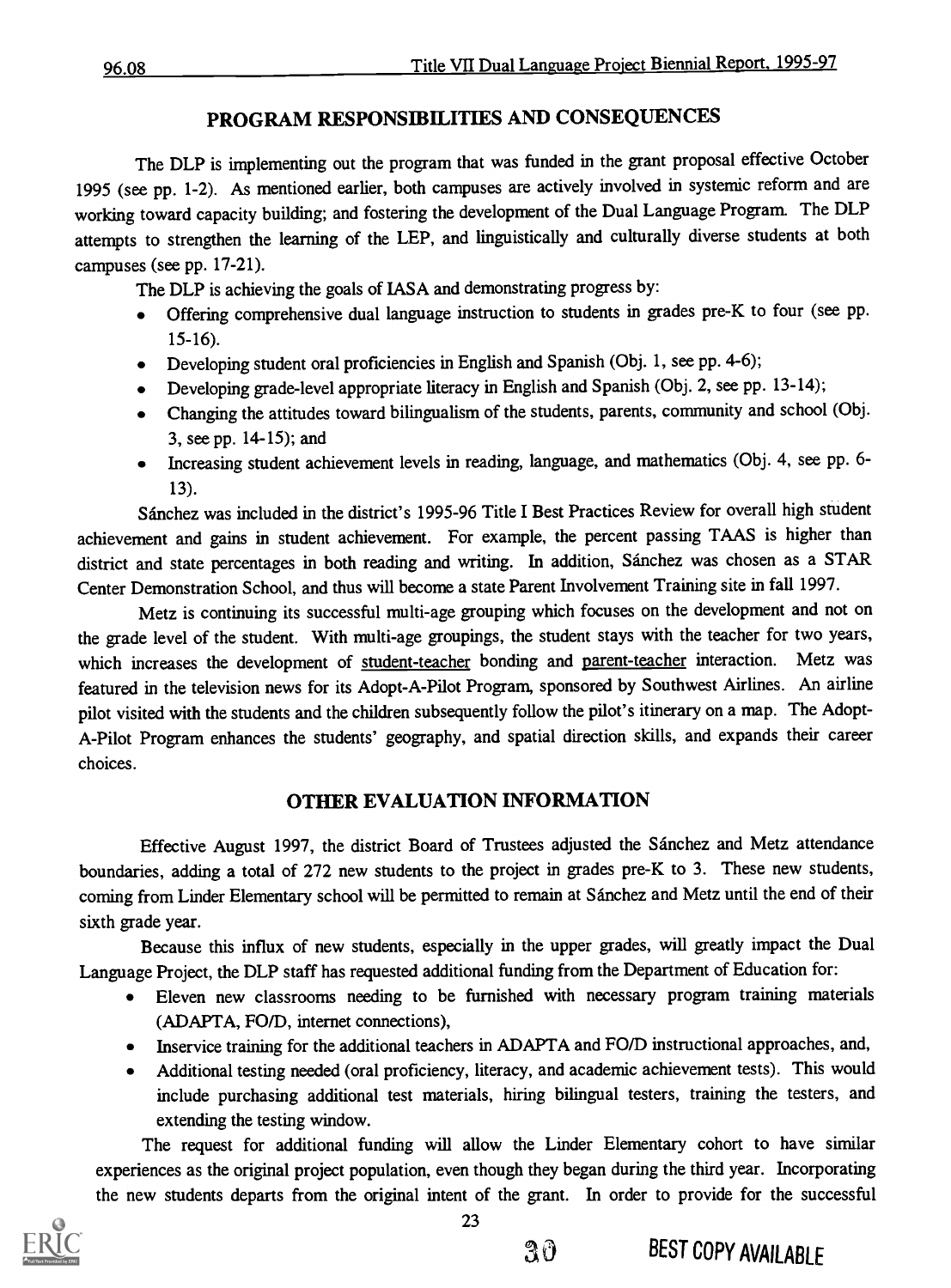transition of the new students from a traditional instructional program to a dual language (two-way) instructional program, the Dual Language Program has implemented an action plan involving teachers, parents, and community members. The success of the action plan transitioning the new students into the DLP will be shared in the project coordinator's annual performance report in June 1998.

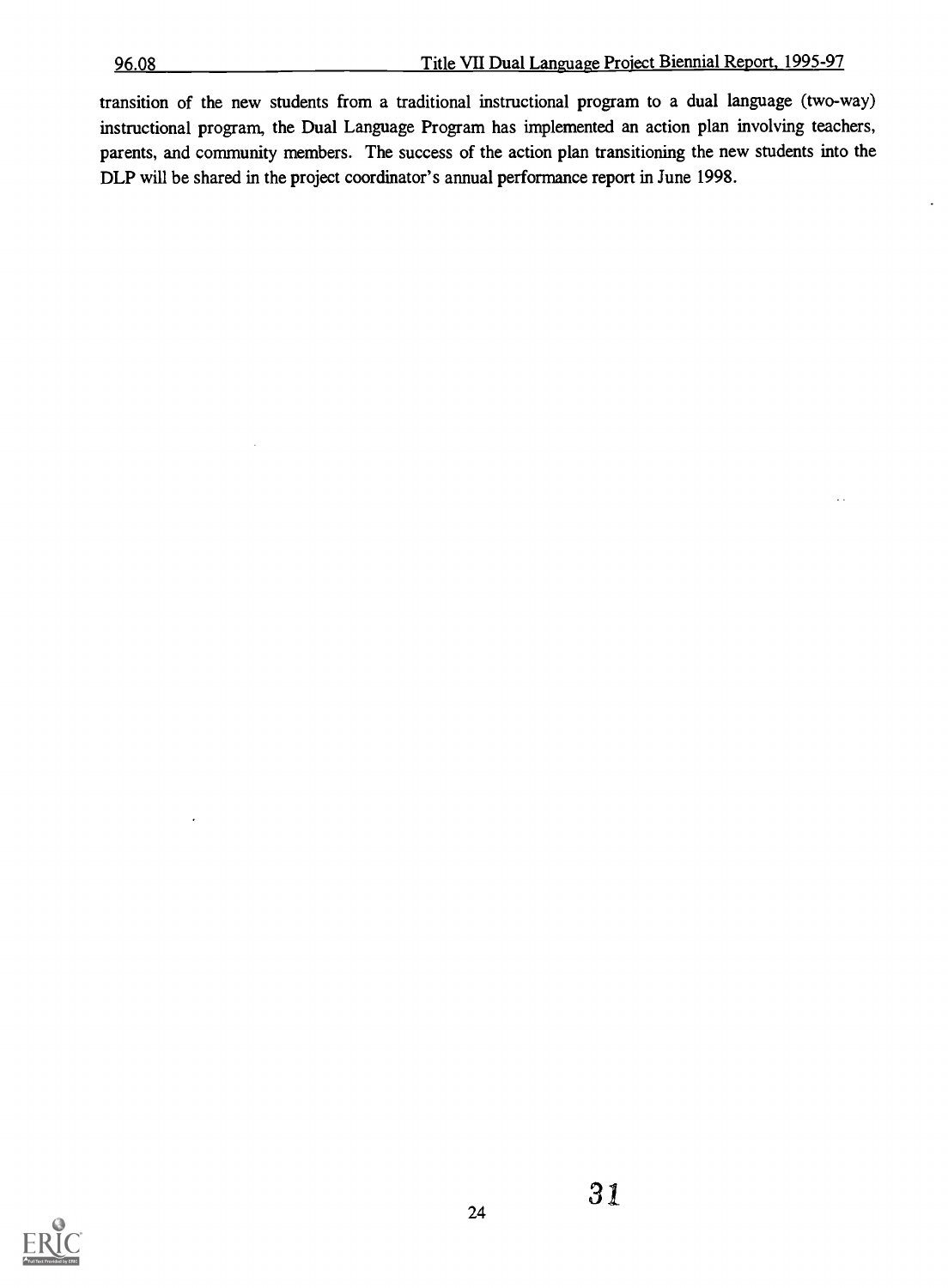## REFERENCE LIST

Curry, J., Griffith, J., Washington, W. (1996). Title I Best Practices Review 1995-96. (DPE Publication 95.06). Austin, TX: Austin Independent School District, Department of Performance Audit and Evaluation.

Duncan, S. E., & De Avila, E. A. (1986). Scoring and Interpretation Manual for Pre-LAS Espanol. 2nd ed. Monterey, CA: CTB/McGraw-Hill.

Dunn, L. M., & Dunn, L. M. (1981). Peabody Picture Vocabulary Test--Revised (PPVT-R): Examiner's Manual. 3rd ed. Circle Pines, MN: American Guidance Service.

Dunn, L. M., Padilla, E. R., Lugo, D. E., Dunn, L. M. (1986). Test de Vocabulario en Imagenes Peabody (TVIP): Examiner's Manual. Circle Pines, MN: American Guidance Service.

Ernest, H. M., Gonzalez, R. M. (1996). Dual Language Project: Title VII First-Year Evaluation Report, 1995-96. (OPE Publication 95.05). Austin, TX: Austin Independent School District, Office of Program Evaluation.

Gonzalez, R.M. (1997). Bilingual/ESL Programs Evaluation, 1996-97. (OPE Publication 96.02). Austin, TX: Austin Independent School District, Office of Program Evaluation.

Improving America's Schools Act (IASA) (Goals 2000). (1994). Public Law 103-382. 103d Congress.

OBEMLA Benchmark Study of Title VII Comprehensive School Grants, Year 2 Update. Sánchez Elementary School. (1997a, April). Unpublished survey.

OBEMLA Benchmark Study of Title VII Comprehensive School Grants, Year 2 Update. Metz Elementary School. (1997b, April). Unpublished survey.

Munn, R. L. (1996, June). Dual Language Project: Annual Performance Report, 1995-96 for the Office of Bilingual Education and Minority Language Affairs (OBEMLA). Austin, TX: Austin Independent School District, Dual Language Project. Unpublished report.

Munn, R. L. (1997, June). Dual Language Project: Annual Performance Report, 1996-97 for the Office of Bilingual Education and Minority Language Affairs (OBEMLA). Austin, TX: Austin Independent School District, Dual Language Project. Unpublished report.

Wilkinson, D., and Gonzalez, R. M. (1995). Bilingual/ESL programs evaluation 1994-95. (A & E Publication 94.05). Austin, TX: Austin Independent School District, Department of Performance Audit and Evaluation.

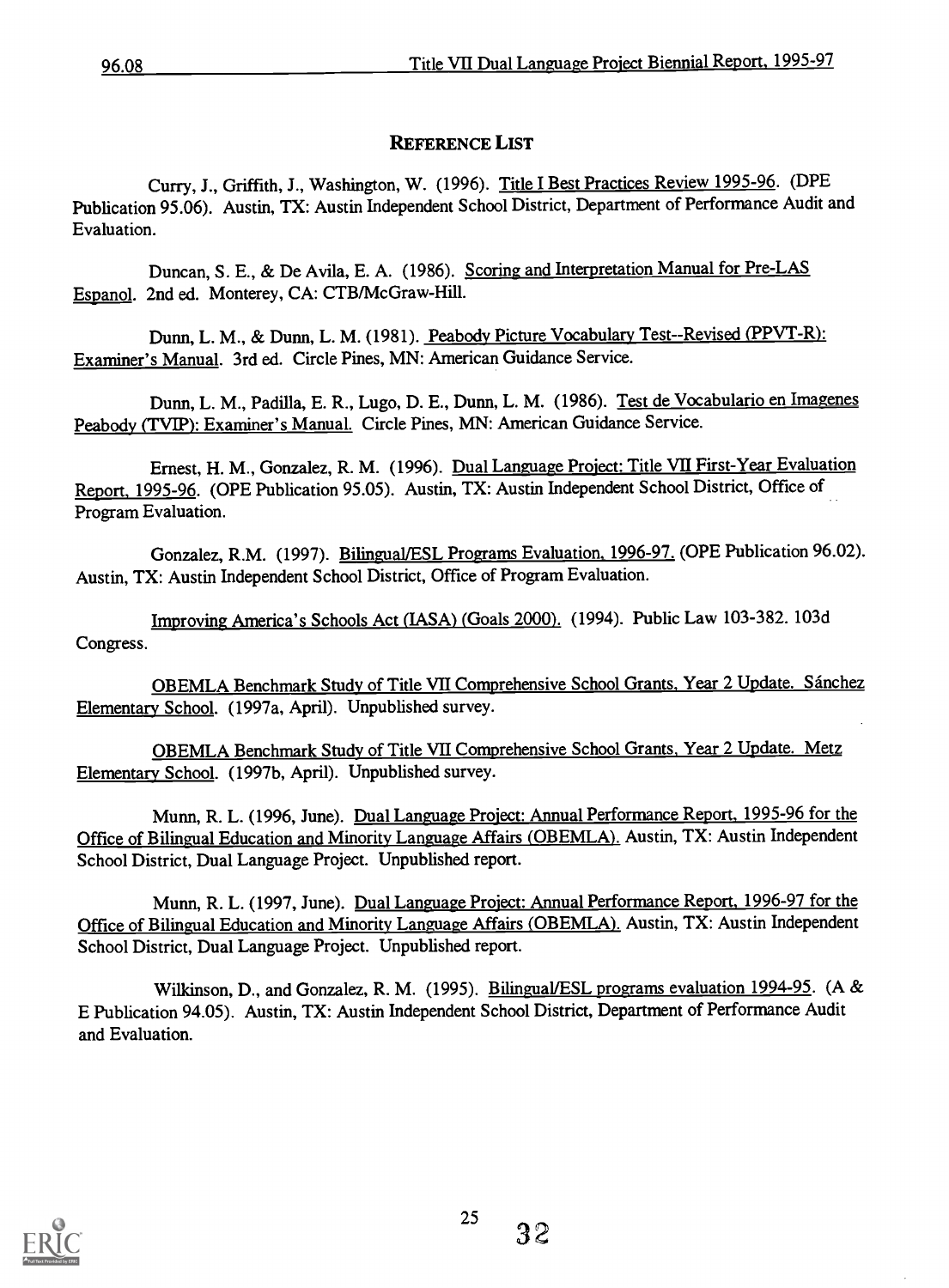# Austin Independent School District

Department of Accountability, Student Services, and Research **6** 

Dr. Mel D. Coleman, Executive Director

Office of Program Evaluation Dr. Holly Williams, Assistant Director

> Evaluator Ralph Smith, M. Ed.

## Authors:

Harishini M. Ernest, Evaluation Consultant Rosa Maria Gonzalez, Evaluation Associate

## Contributing Staff:

Veda Raju, Programmer/Analyst Julia Griffith, Evaluation Associate Ruth Fairchild, Secretary

#### Board of Trustees

Kathy Rider, President Jerry Carlson, Vice President Liz Hartman, Secretary

Tom Agnor Rudy Montoya Loretta Edelen

 $\Delta$ 

 $\boldsymbol{\mathcal{L}}$ 

⋇

(6

 $\boldsymbol{\mathcal{L}}$ 

Melissa Knippa Geoff Rips Ted Whatley

ba

Ж

BEST COPY AVAILABLE

6

.1%

(6

#### Superintendent of Schools

Dr. James H. Fox, Jr.

Publication Number 96.05 December1997